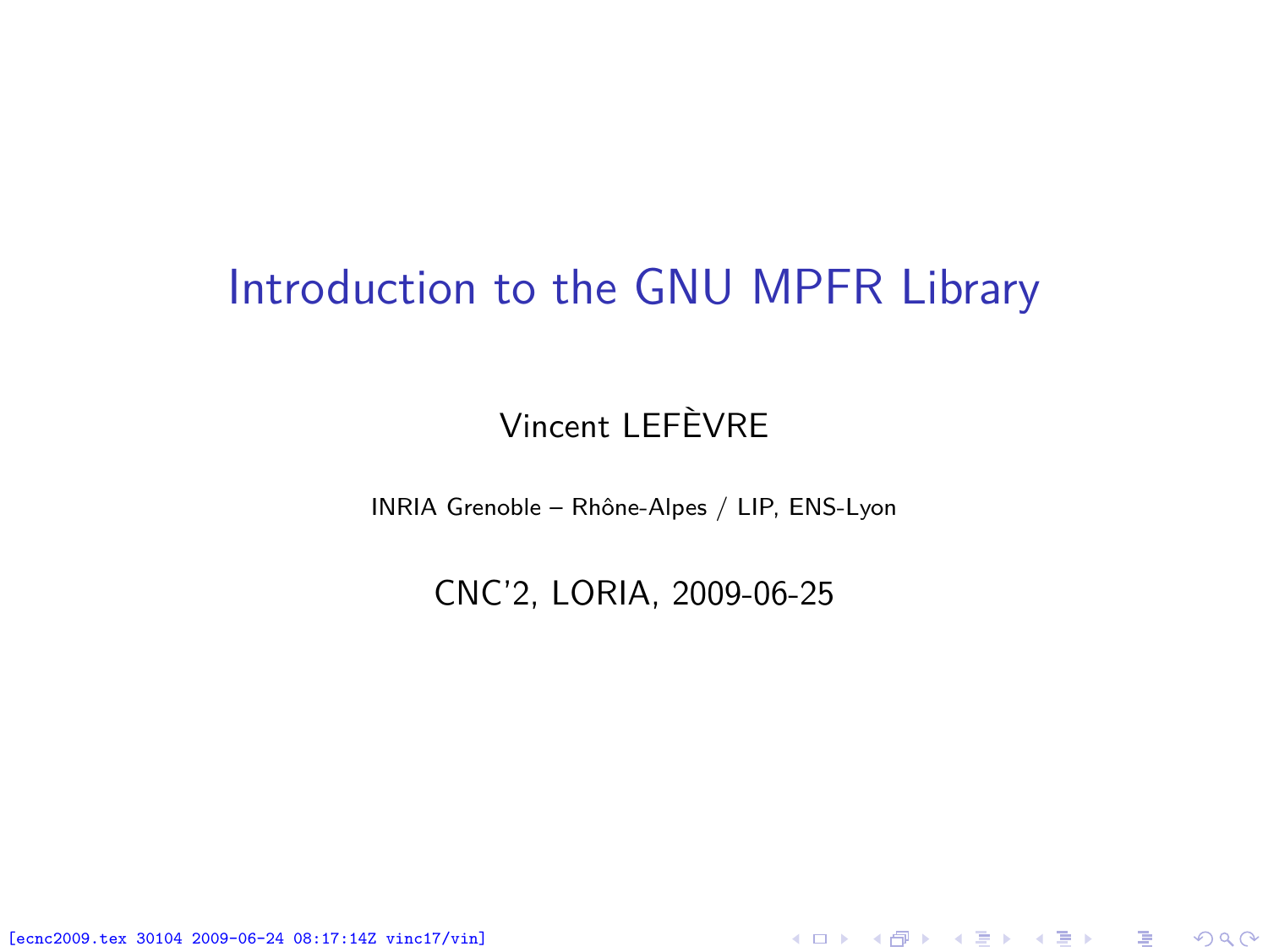### **Outline**

- **•** [Presentation, History](#page-2-0)
- **[MPFR Basics](#page-5-0)**
- **[Output Functions](#page-13-0)**
- [Test of MPFR \(](#page-16-0)make check)
- **•** [Applications](#page-21-0)
- **•** [Conclusion](#page-32-0)

[ecnc2009.tex 30104 2009-06-24 08:17:14Z vinc17/vin]

∍

メロトメ 倒 トメ ミトメ ミト

 $299$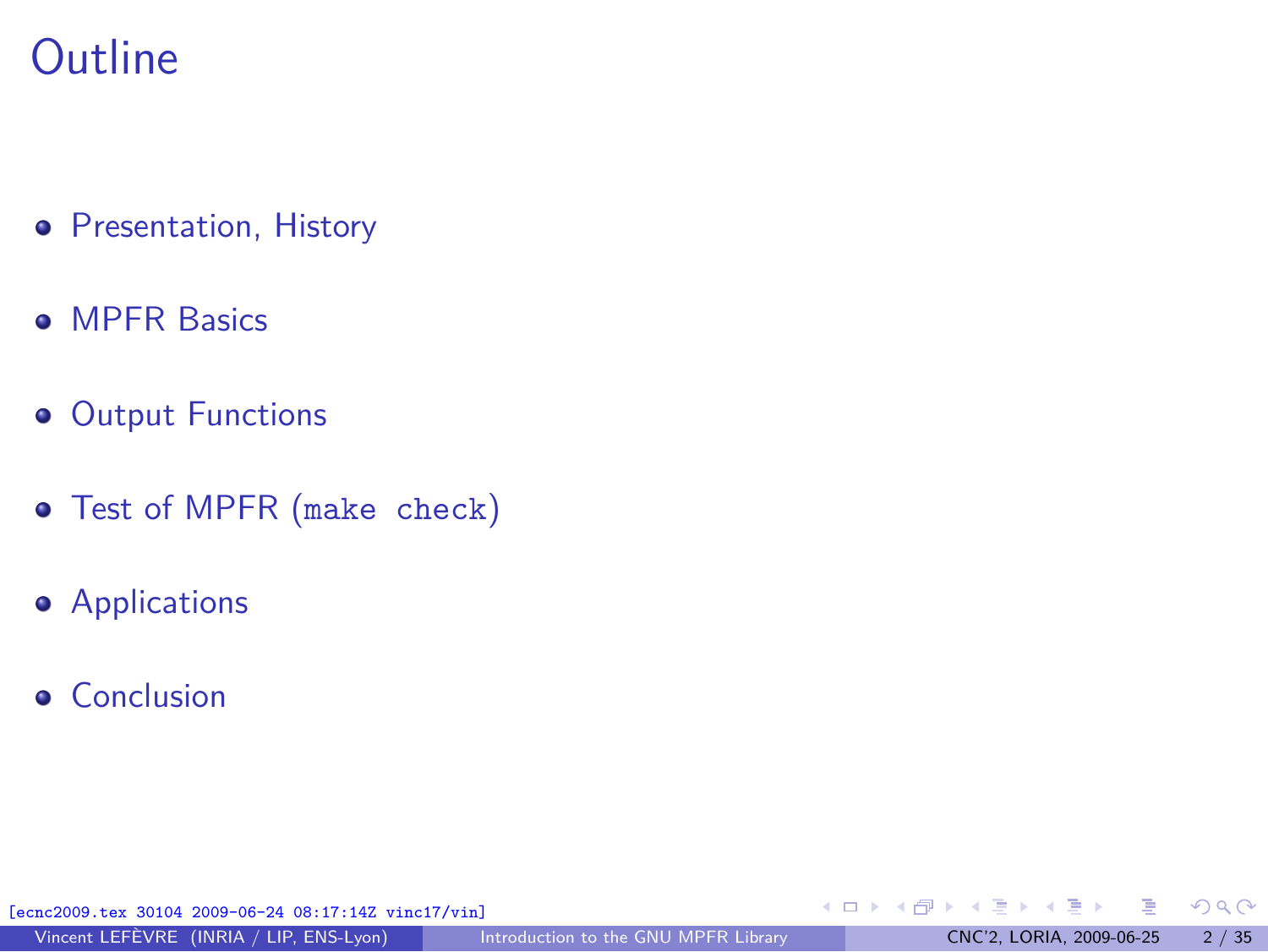## GNU MPFR in a Few Words

- GNU MPFR is an efficient multiple-precision floating-point library with well-defined semantics (copying the good ideas from the IEEE-754 standard), in particular correct rounding.
- 80 mathematical functions, in addition to utility functions (assignments, conversions. . . ).
- Special data (*Not a Number*, infinities, signed zeros).
- Originally developed at LORIA, INRIA Nancy Grand Est. Since the end of 2006, MPFR has become a joint project between the Arénaire and CACAO project-teams.
- Written in C (ISO + optional extensions); based on GMP (mpn/mpz).
- **Licence: LGPL (currently 2.1 or later).**

30104 2009-06-24 08:17:14Z vinc17/vin]

<span id="page-2-0"></span> $\Omega$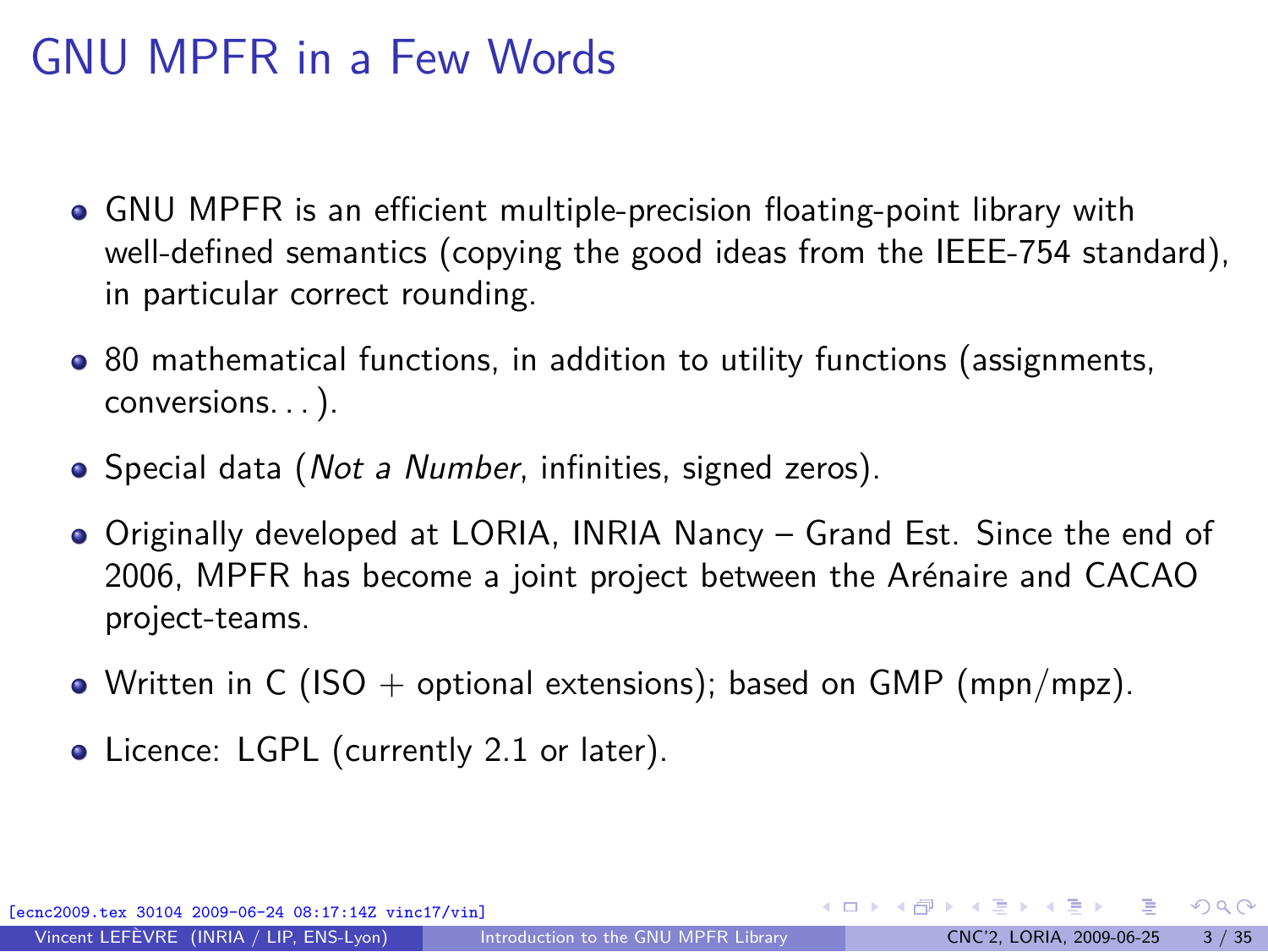### MPFR History

```
1998–2000 ARC INRIA Fiable.
```
November 1998 Foundation text (Guillaume Hanrot, Jean-Michel Muller, Joris van der Hoeven, Paul Zimmermann).

Early 1999 First lines of code (G. Hanrot, P. Zimmermann).

9 June 1999 First commit into CVS (later, SVN).

June-July 1999 Sylvie Boldo (AGM, log).

2000–2002 ARC AOC (Arithmétique des Ordinateurs Certifiée).

February 2000 First public version.

March 2000 APP (Agence pour la Protection des Programmes) deposit.

June 2000 Copyright assigned to the Free Software Foundation.

December 2000 Vincent Lefèvre joins the MPFR team.

2001–2002 David Daney (1-year postdoc).

[ecnc2009.tex 30104 2009-06-24 08:17:14Z vinc17/vin]

 $\Omega$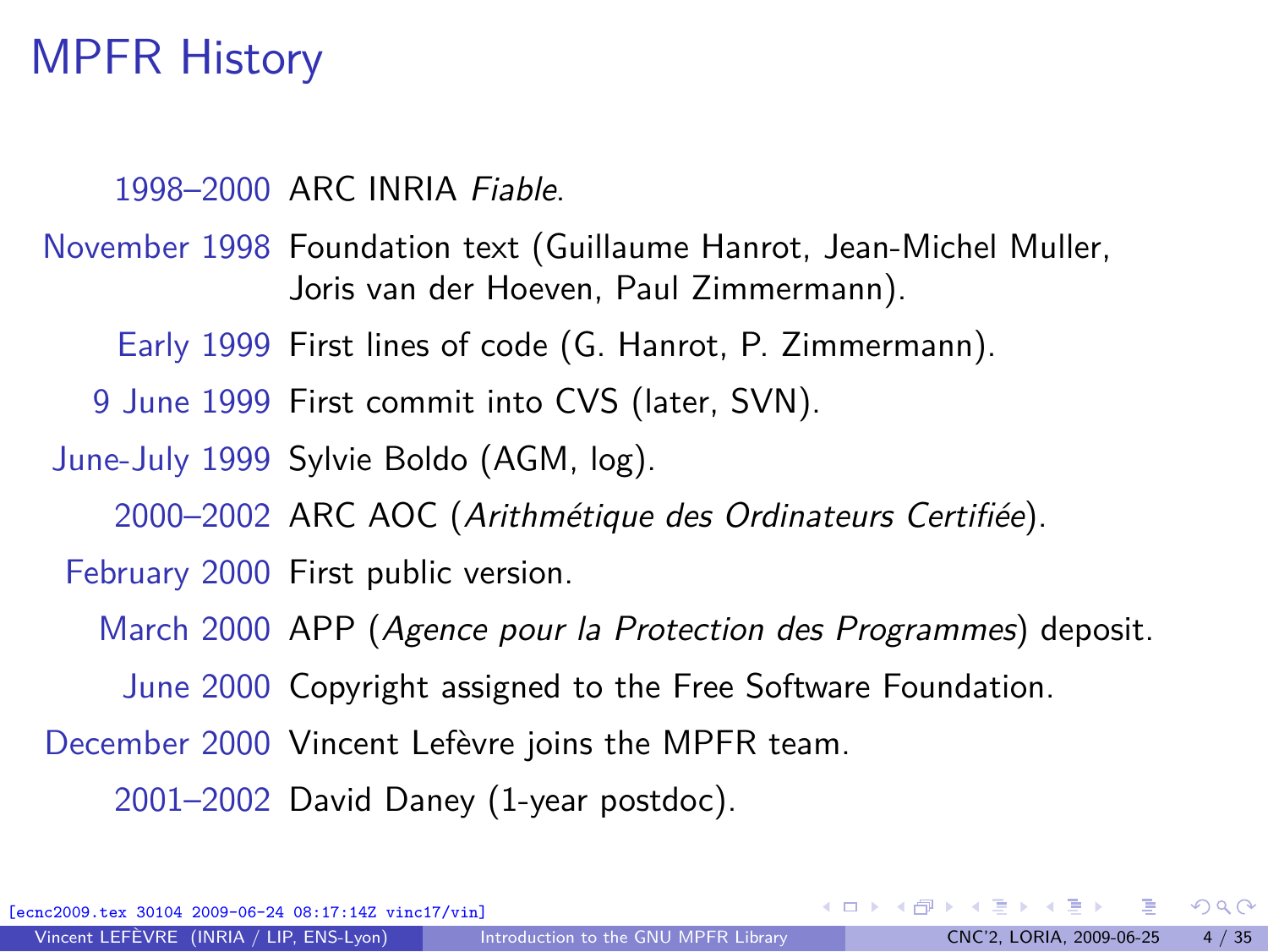# MPFR History [2]

2003–2005 Patrick Pélissier.

2004 GNU Fortran uses MPFR.

September 2005 MPFR 2.2.0 is released (shared library, TLS support).

October 2005 The MPFR team won the Many Digits Friendly Competition.

August 2007 MPFR 2.3.0 is released (shared library enabled by default).

2007–2009 Philippe Théveny.

October 2007 CEA-EDF-INRIA School Certified Numerical Computation.

March 2008 GCC 4.3.0 release: GCC now uses MPFR in its middle-end.

January 2009 GNU MPFR 2.4.0 is released (now a GNU package).

March 2009 MPFR switches to LGPL  $v3+$  (trunk, for MPFR 3.x).

Other contributions: Mathieu Dutour, Laurent Fousse, Emmanuel Jeandel, Fabrice Rouillier, Kevin Ryde, and others.

[ecnc2009.tex 30104 2009-06-24 08:17:14Z vinc17/vin]

 $\Omega$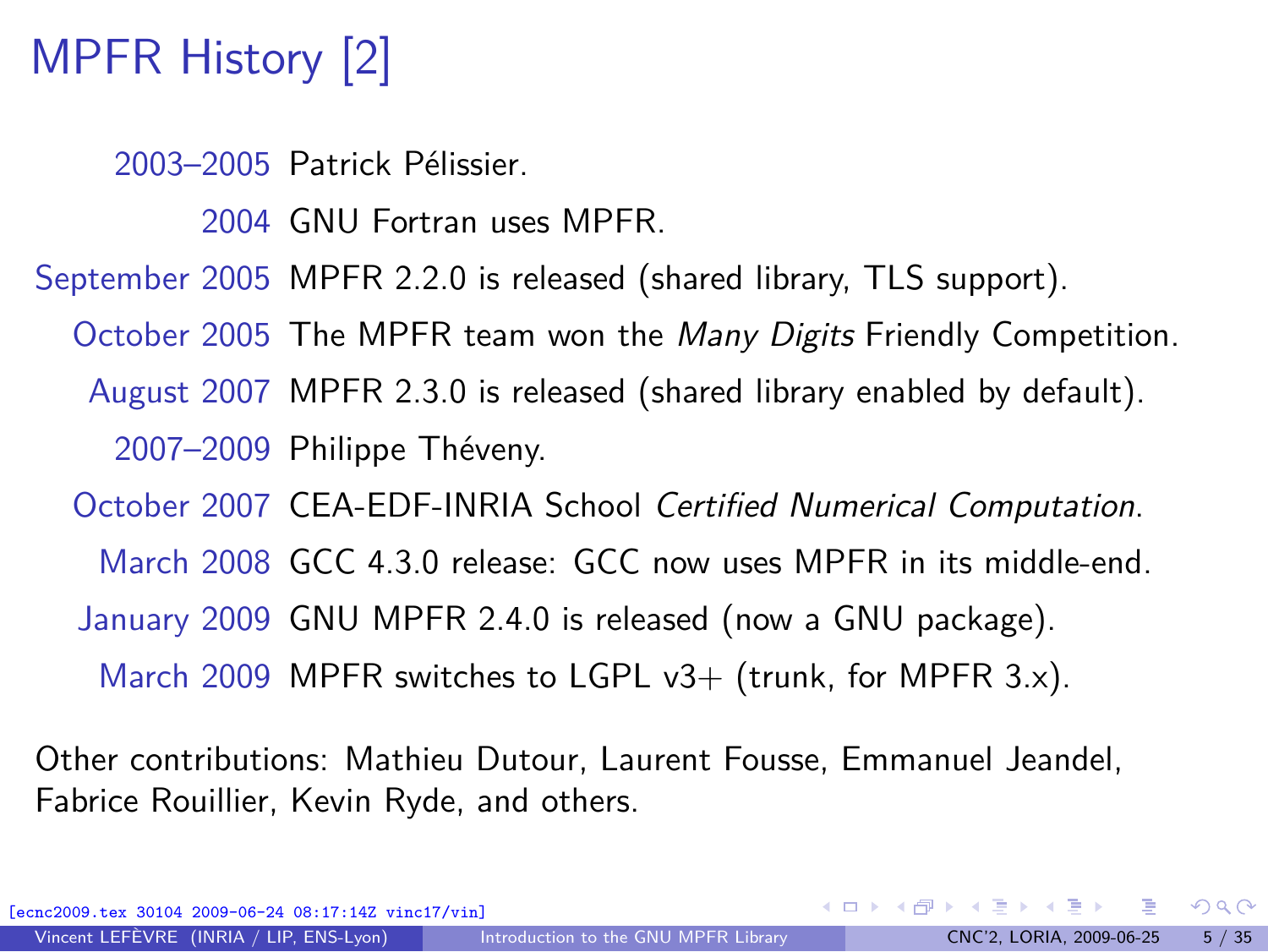## Representation and Computation Model

Extension of the IEEE-754 standard to the arbitrary precision:

- Base 2, precision p *≥* 2 associated with each MPFR number.
- Format of normal numbers:  $\pm 0.1b_2b_3\dots b_p\cdot 2^e$  with  $E_{\sf min}\leq e\leq E_{\sf max}$  $\overline{p}$  bits

 $(E_{\text{min}}$  and  $E_{\text{max}}$  are chosen by the user,  $1-2^{30}$  and  $2^{30}-1$  by default).

- No subnormals, but can be emulated with mpfr\_subnormalize.
- Special MPFR data: *±*0, *±∞*, NaN (only one kind, similar to sNaN).
- Correct rounding in the 4 rounding modes of IEEE 754-1985: Nearest-even, Downward, Upward, toward Zero. In the future MPFR 3: Away from zero.
- Correct rounding in any precision for any function. More than the accuracy, needed for reproducibility of the results and for testing arithmetics.

04 2009-06-24 08:17:14Z vinc17/vin]

<span id="page-5-0"></span> $\Omega$ 

 $\mathbf{A} \equiv \mathbf{A} + \mathbf{A} \mathbf{B} + \mathbf{A} \mathbf{B} + \mathbf{A} \mathbf{B} + \mathbf{A} \mathbf{B}$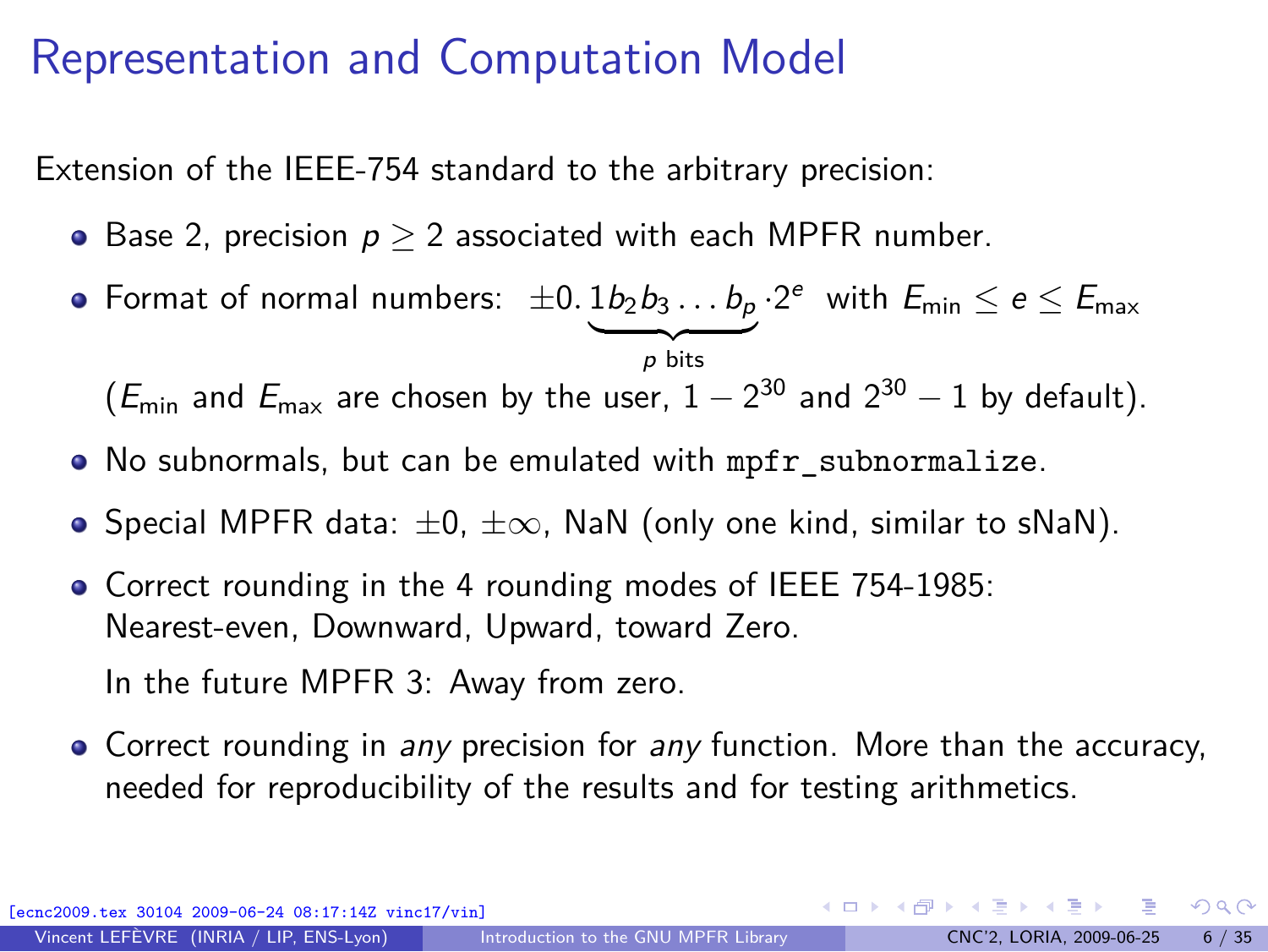## **Caveats**

- Correct rounding, variable precision and special numbers *→* noticeable overhead in very small precisions.
- Correct rounding *→* much slower on (mostly rare) "bad" cases, but slightly slower in average. Ziv's strategy in MPFR:
	- $\blacktriangleright$  first evaluate the result with slightly more precision  $(m)$ than the target  $(p)$ ;
	- $\blacktriangleright$  if rounding is not possible, then  $m \leftarrow m + (32 \text{ or } 64)$ , and recompute;
	- $\blacktriangleright$  for the following failures:  $m \leftarrow m + |m/2|$ .



 $($  ロ )  $($   $($  $)$   $)$   $($   $)$   $($   $)$   $($   $)$   $($   $)$   $($   $)$   $($   $)$   $($   $)$   $($   $)$   $($   $)$   $($   $)$   $($   $)$   $($   $)$   $($   $)$   $($   $)$   $($   $)$   $($   $)$   $($   $)$   $($   $)$   $($   $)$   $($   $)$   $($   $)$   $($   $)$   $($   $)$   $($   $)$   $($   $)$ 

• Huge exponent range and meaningful results  $→$  functions sin, cos and tan on huge arguments are very slow and take a lot of memory. But. . .

[ecnc2009.tex 30104 2009-06-24 08:17:14Z vinc17/vin]

 $QQ$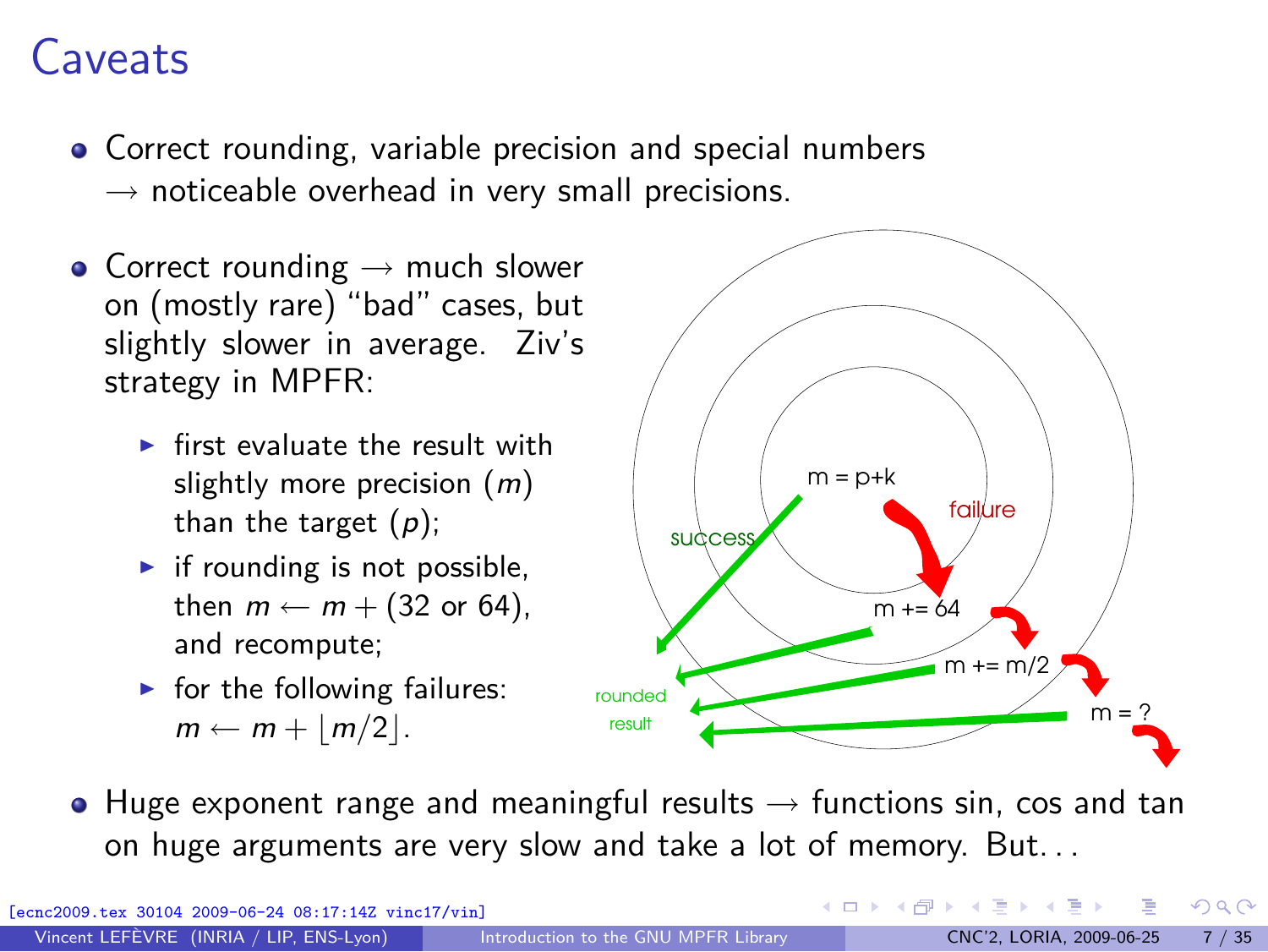# Example:  $sin(10^{22})$

| Environment                | Computed value of sin 10 <sup>22</sup> |
|----------------------------|----------------------------------------|
| Exact result               | $-0.8522008497671888017727$            |
| MPFR (53 bits)             | $-0.85220084976718879$                 |
| Glibc $2.3.6 / x86$        | 0.46261304076460175                    |
| Glibc 2.3.6 / x86_64       | $-0.85220084976718879$                 |
| Mac OS X 10.4.11 / PowerPC | $-0.85220084977909205$                 |
| Maple 10 (Digits $= 17$ )  | $-0.85220084976718880$                 |
| Mathematica 5.0 (x86?)     | 0.462613                               |
| MuPAD 3.2.0                | $-0.9873536182$                        |
| HP 700                     | 0.0                                    |
| HP 375, 425t (4.3 BSD)     | $-0.65365288$                          |
| Solaris/SPARC              | $-0.852200849$                         |
| IBM 3090/600S-VF AIX 370   | 0.0                                    |
| PC: Borland TurboC 2.0     | 4.67734e-240                           |
| Sharp EL5806               | $-0.090748172$                         |

#### Note:  $5^{22}$  fits on 53 bits.

[ecnc2009.tex 30104 2009-06-24 08:17:14Z vinc17/vin]

э

 $299$ 

メロメ メ御 メメ ヨメ メヨメ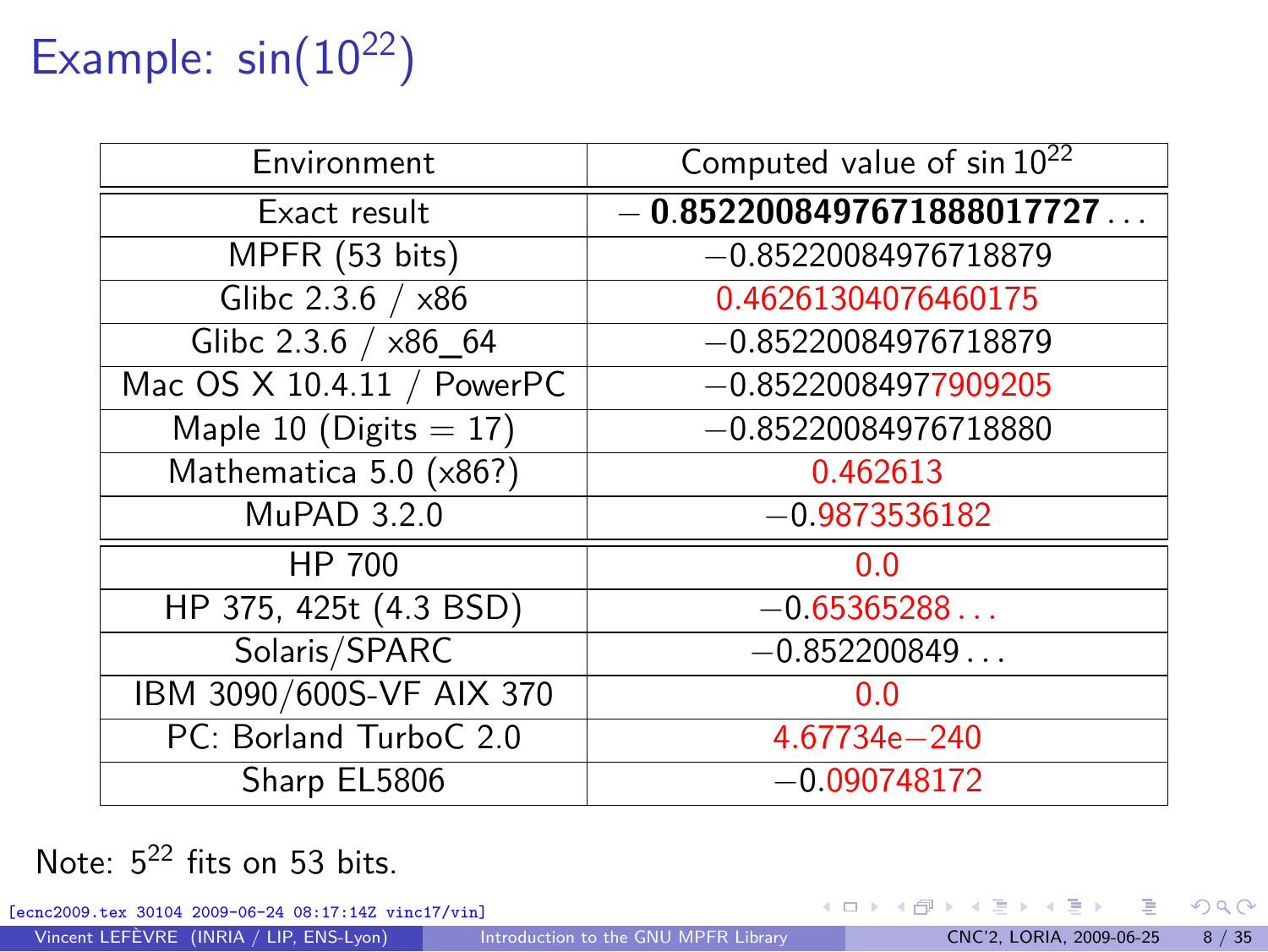## MPFR Program to Compute  $sin(10^{22})$

```
#include <stdio.h> /* for mpfr_printf, before #include <mpfr.h> */
#include <assert.h>
#include <gmp.h>
#include <mpfr.h>
int main (void)
{
 mpfr_t x; int inex;
 mpfr init2 (x, 53);
  inex = mpfr_set_ui (x, 10, GMP_RNDN); assert (inex == 0);
 \text{inex} = \text{mpfr\_pow\_ui} (x, x, 22, GMP_RNDN); assert (inex == 0);
 mpfr_sin (x, x, GMP_RNDN);
 mpfr_printf ("sin(10^22) = %.17Rg\n", x); /* new in MPFR 2.4.0 */
 mpfr clear (x);
 return 0;
}
```
Compile with:  $\text{gcc -Wall } -02 \sin 10p22$ .  $\text{c}$  -o  $\sin 10p22$  -lmpfr -lgmp

[ecnc2009.tex 30104 2009-06-24 08:17:14Z vinc17/vin]

K ロ ▶ K 個 ▶ K 로 ▶ K 로 ▶ - 로 - K 9 Q @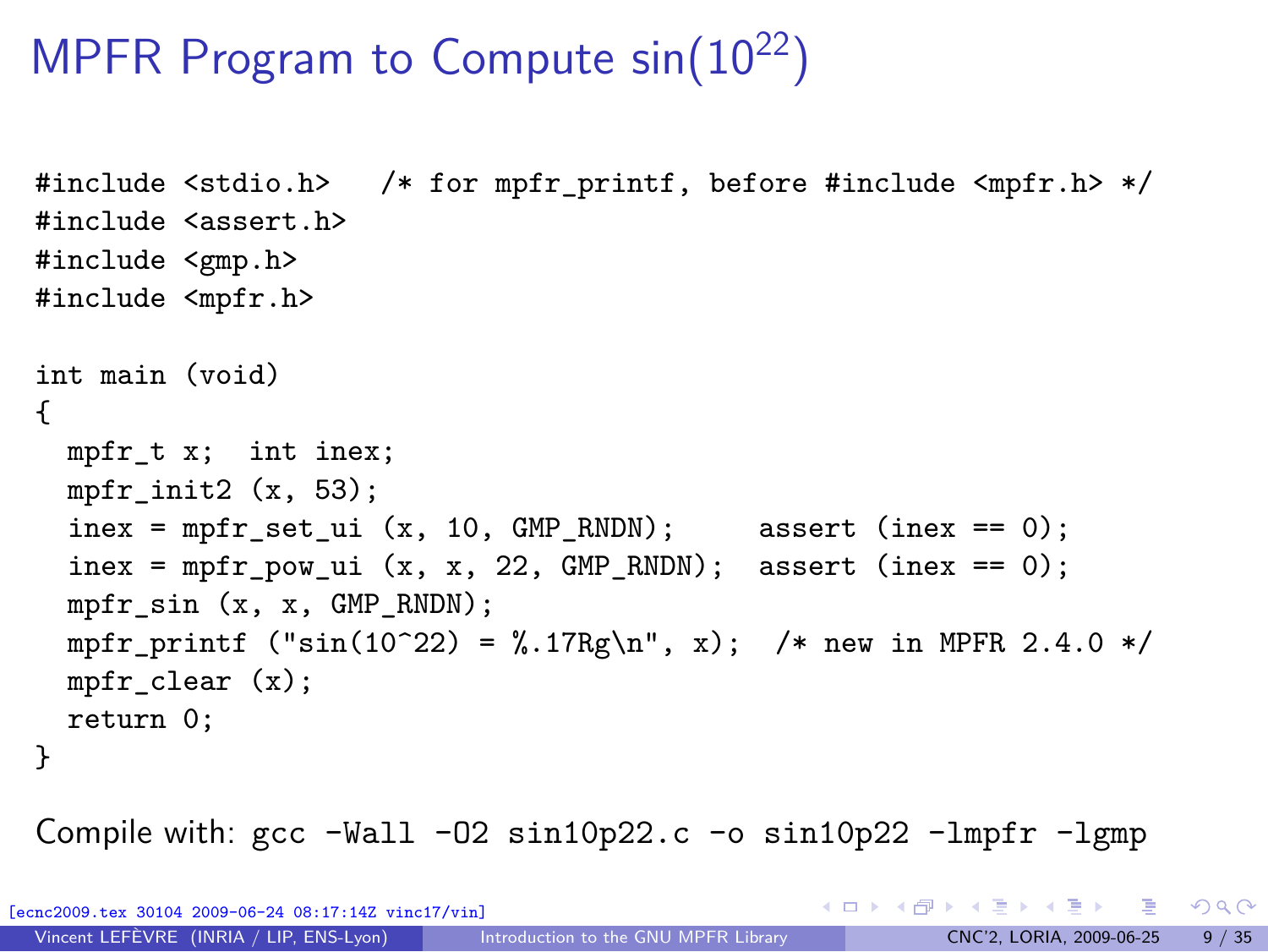## Exceptions (Global/Per-Thread Sticky Flags)

Invalid Result is not defined (NaN).

Examples: 0*/*0, log(*−*17), but also mpfr\_set on a NaN.

Overflow The exponent of the rounded result with unbounded exponent range would be larger than  $E_{\text{max}}$ .

> Examples:  $2^{E_{\text{max}}}$ , and even mpfr\_set(y,x,GMP\_RNDU) with  $x =$  nextbelow( $+\infty$ ) and prec(y)  $<$  prec(x).

Underflow The exponent of the rounded result with unbounded exponent range would be smaller than  $E_{\text{min}}$ .

Examples: If  $E_{\text{min}} = -17$ , underflow occurs with 0.1e-17 / 2 and  $0.11e-17 - 0.1e-17$  (no subnormals).

Inexact The returned result is different from the exact result.

Erange Range error when the result is not a MPFR datum.

Examples: mpfr\_get\_ui on negative value, mpfr\_cmp on (NaN,  $x$ ).

TODO: Add a DivideByZero (IEEE 754) or Infinitary (LIA-2) exception: an exact infinite result is defined for a function on finite operands.

[ecnc2009.tex 30104 2009-06-24 08:17:14Z vinc17/vin]

 $\Omega$ 

 $\left\{ \begin{array}{ccc} \square & \times & \square & \times & \times \end{array} \right.$  and  $\left\{ \begin{array}{ccc} \square & \times & \times & \square & \times \end{array} \right.$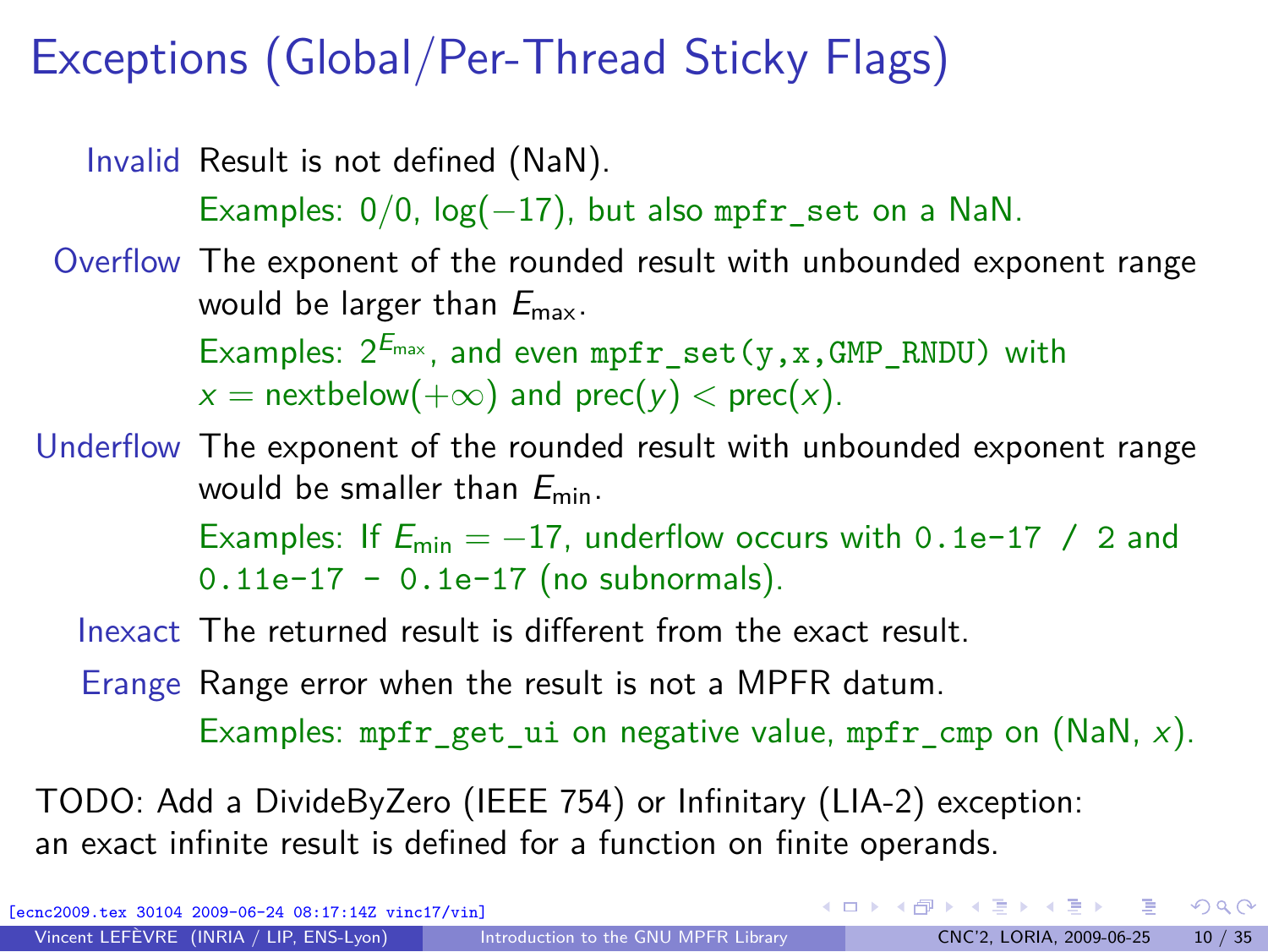Most functions that return a MPFR number as a result (pointer passed as the first argument) also return a value of type int, called the ternary value:

- $= 0$  The value stored in the destination is exact (no rounding) or NaN.
- *>* 0 The value stored in the destination is greater than the exact result.
- *<* 0 The value stored in the destination is less than the exact result.

When not already set, the *inexact* flag is set if and only if the ternary value is nonzero.

 $\Omega$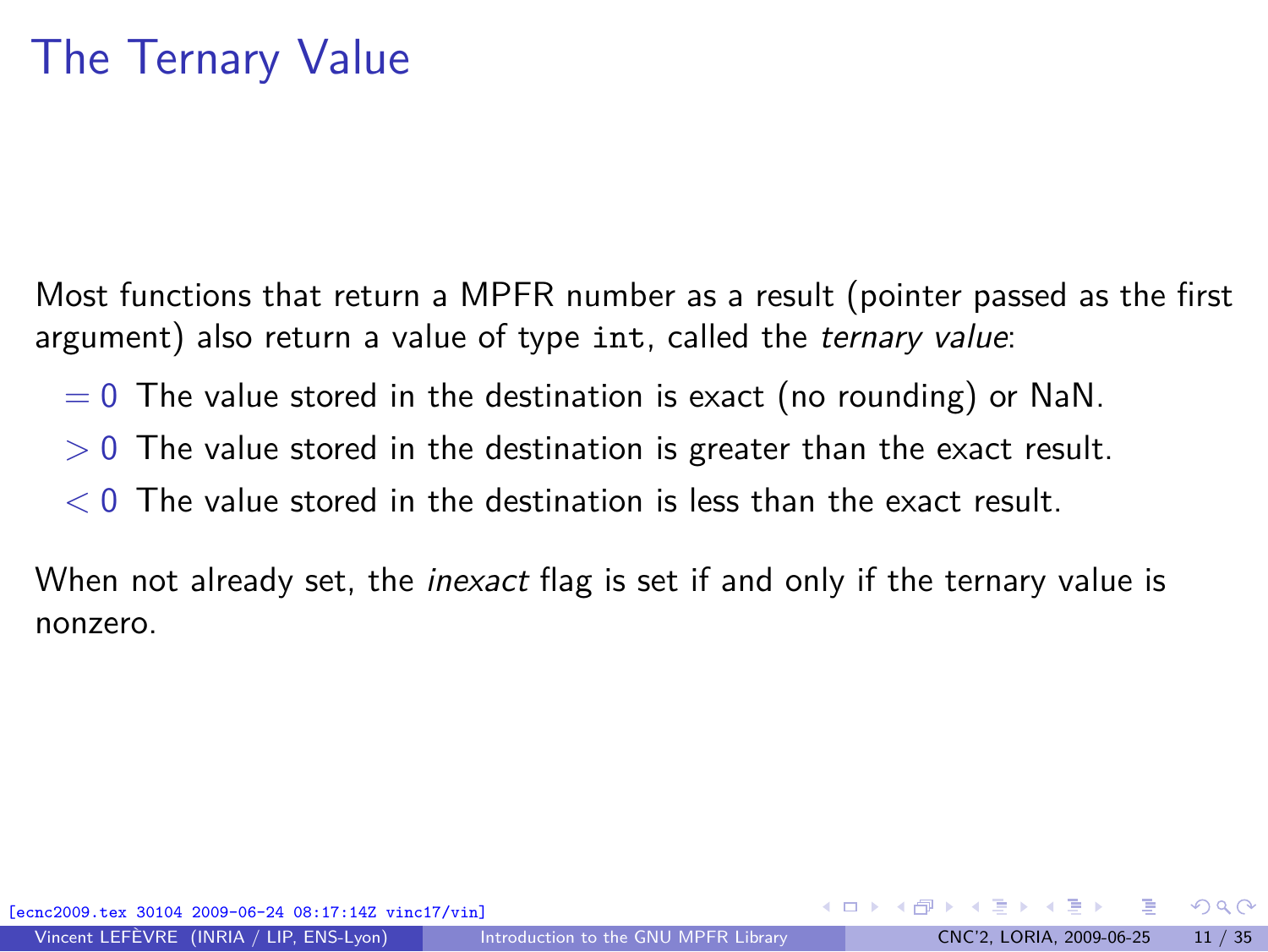## Memory Handling

- Type mpfr t: typedef mpfr struct mpfr t[1];
	- ▶ when a mpfr\_t variable is declared, the structure is automatically allocated (the variable must still be initialized with mpfr\_init2 for the significand);
	- in a function, the pointer itself is passed, so that in mpfr\_add(a,b,c,rnd), the object \*a is modified;
	- ▶ associated pointer: typedef \_\_mpfr\_struct \*mpfr\_ptr;
- MPFR numbers with more precision can be created internally. Warning! Possible crash in extreme cases (like in most software).
- Some MPFR functions may create caches, e.g. when computing constants such as  $\pi$ . Caches can be freed with mpfr free cache.
- MPFR internal data (exception flags, exponent range, caches. . . ) are either global or per-thread (if MPFR has been built with TLS support).

[ecnc2009.tex 30104 2009-06-24 08:17:14Z vinc17/vin]

 $\Omega$ 

 $A \equiv \begin{pmatrix} 1 & 0 & 0 \\ 0 & 1 & 0 \\ 0 & 0 & 0 \end{pmatrix} \in A \Rightarrow A \equiv \begin{pmatrix} 1 & 0 & 0 \\ 0 & 1 & 0 \\ 0 & 0 & 0 \end{pmatrix} \in A$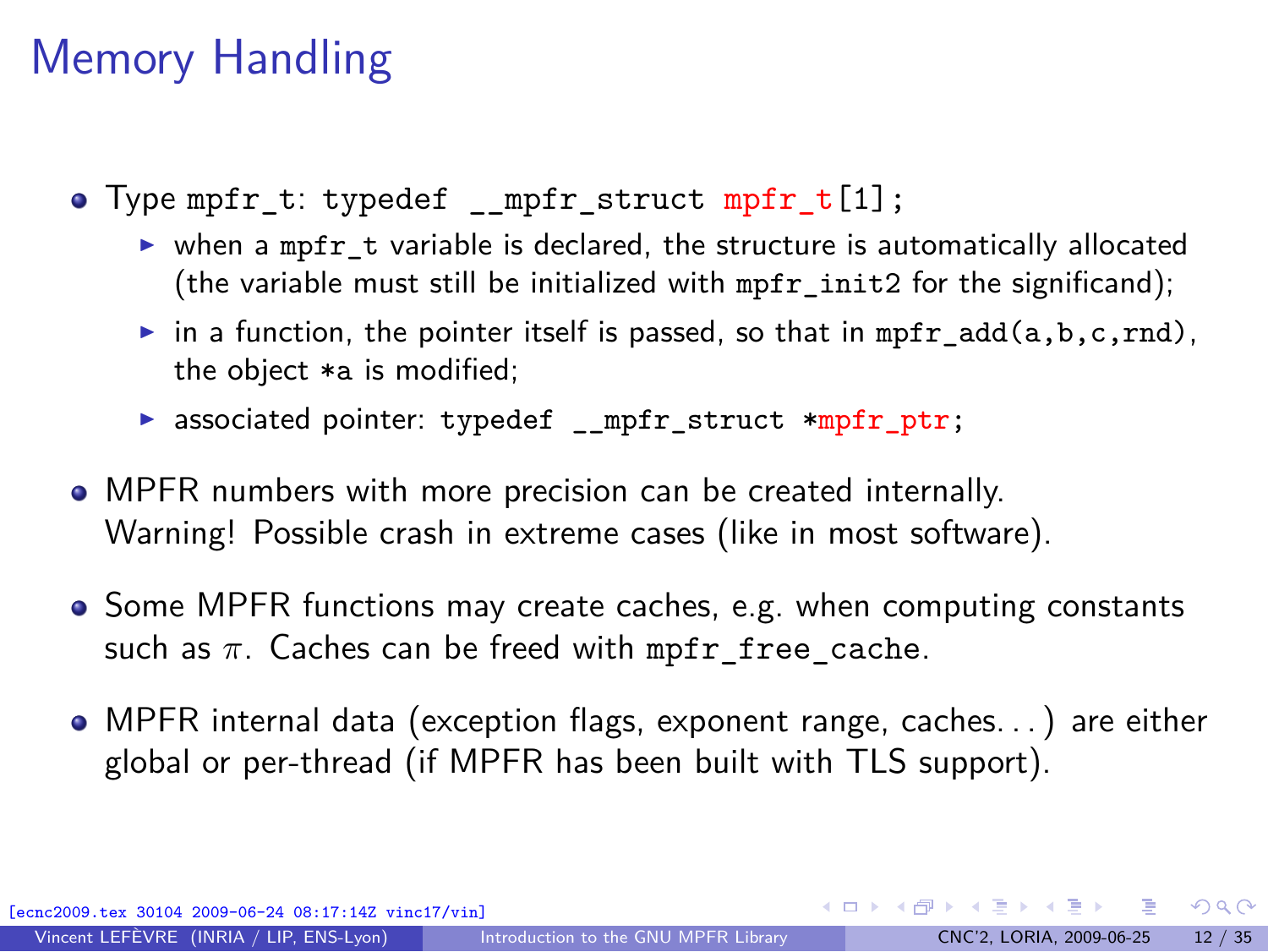## Some Differences Between MPFR and IEEE 754

- No subnormals in MPFR, but can be emulated with mpfr\_subnormalize.
- MPFR has only one kind of NaN (behavior is similar to signaling NaNs).
- No DivideByZero exception. Invalid is a bit different (see NaNs).
- Mathematical functions on special values follow the ISO C99 standard rather than IEEE 754-2008 (more recent than the MPFR specifications).
- Memory representation is different, but the mapping of a bit string (specified by IEEE 754) into memory is implementation-defined anyway.
- Some operations are not implemented.
- And other minor differences.

[ecnc2009.tex 30104 2009-06-24 08:17:14Z vinc17/vin]

 $\Omega$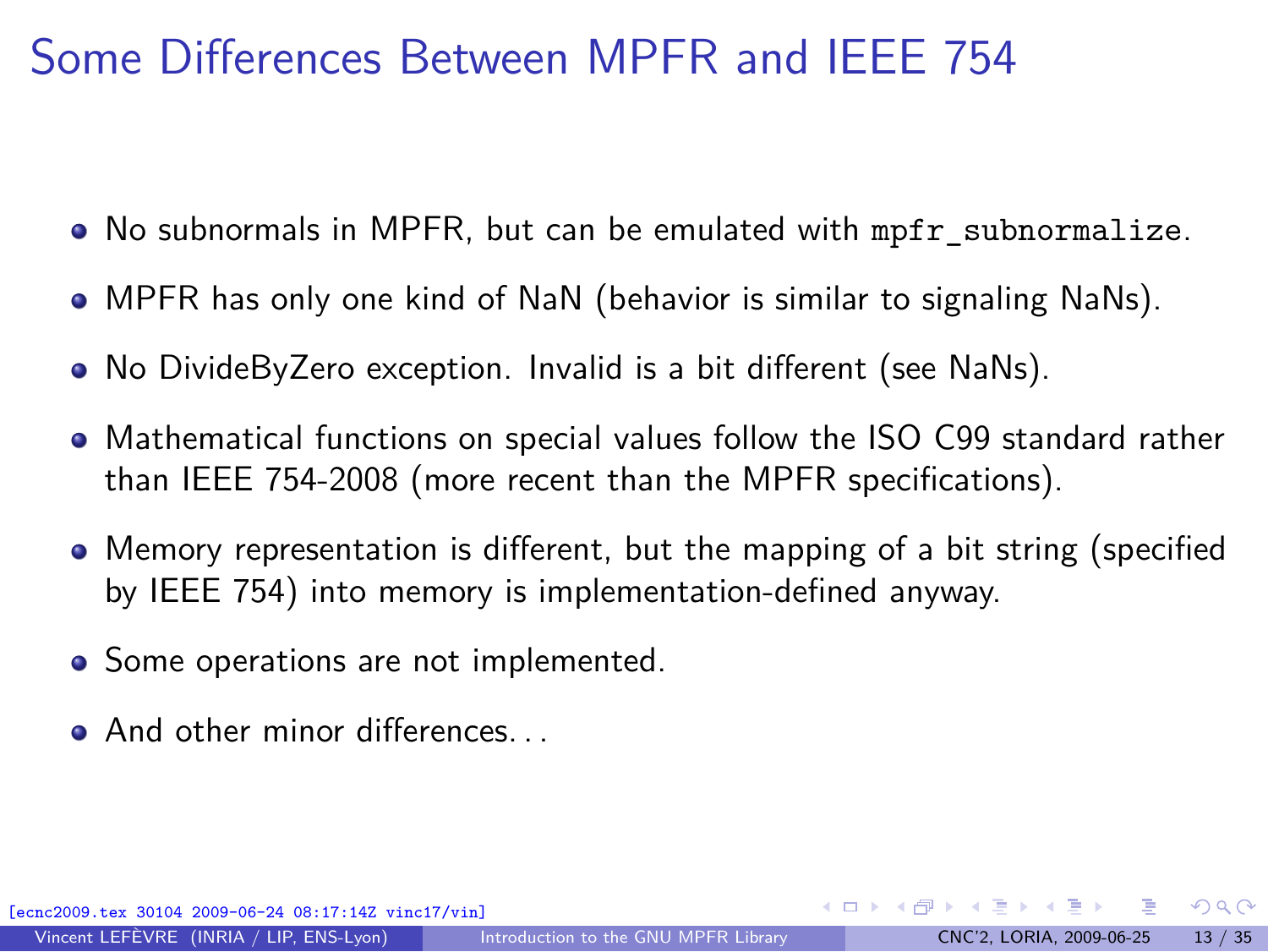## Output Functions

|                     | Simple output      | <b>Formatted output</b>                  |  |
|---------------------|--------------------|------------------------------------------|--|
| To file             | mpfr_out_str       | mpfr_fprintf, mpfr_printf                |  |
| To string           | mpfr_get_str       | mpfr_sprintf                             |  |
| <b>MPFR</b> version | old                | 2.4.0                                    |  |
| Locale-sensitive    | yes $(2.2.0)$      | yes                                      |  |
| Base                | 2 to 36            | 2, 10, 16                                |  |
| Read-back exactly   | yes ( $prec = 0$ ) | yes <sup>1</sup> (empty precision field) |  |

<sup>1</sup>Except for the conversion specifier g (or G) — documentation of MPFR 2.4.1 is incorrect.

[ecnc2009.tex 30104 2009-06-24 08:17:14Z vinc17/vin]

<span id="page-13-0"></span> $299$ 

造

**K ロ ト K 個 ト K 差 ト K 差 ト**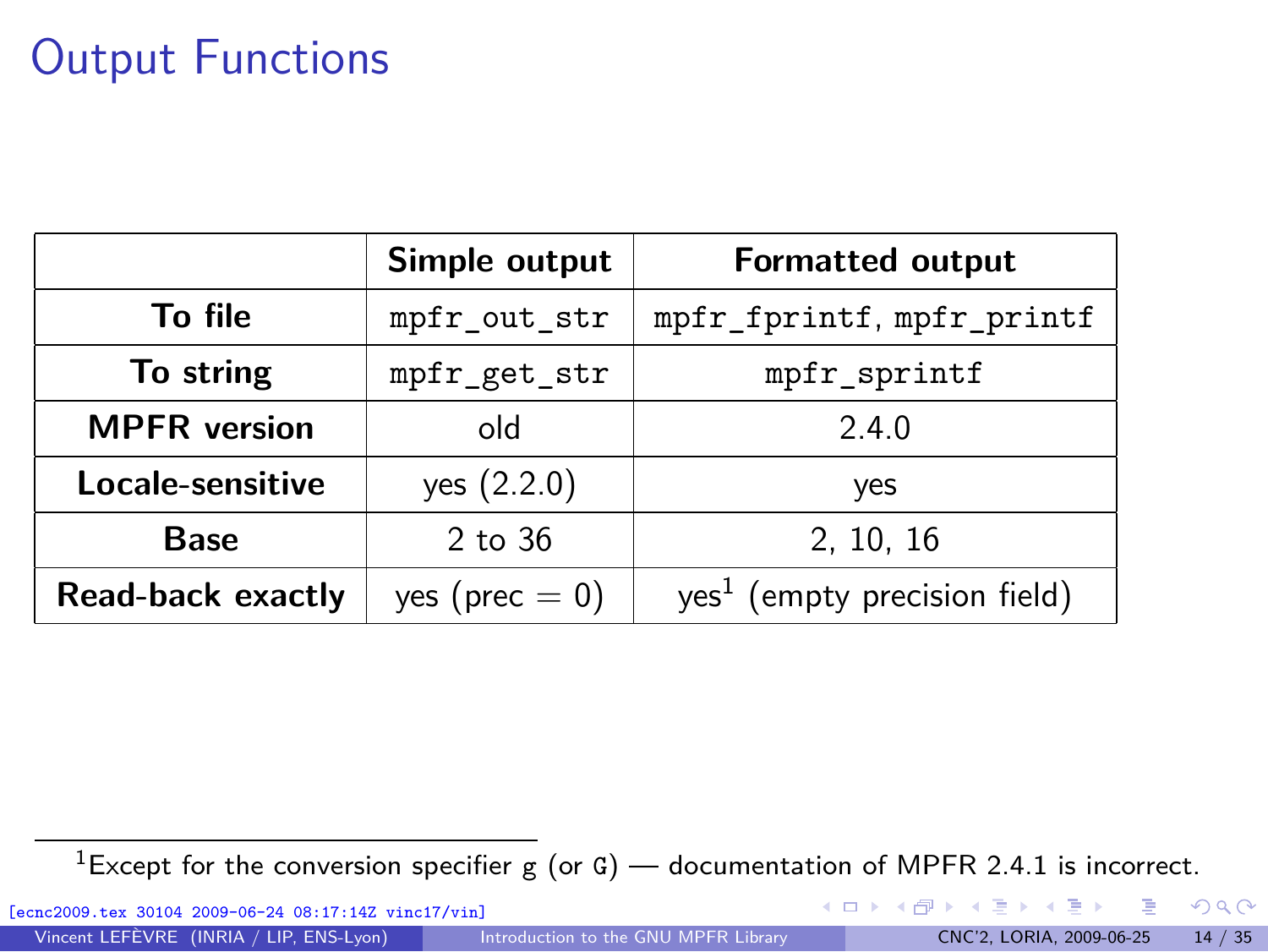## Simple Output (mpfr\_out\_str, mpfr\_get\_str)

size t mpfr out str (FILE \*stream, int base, size t n, mpfr $t$  op, mp $rnd$  $t$   $rnd$ )

Base b: from 2 to 36 (will be from 2 to 62 in MPFR 3).

Precision *n*: number of digits or 0. If  $n = 0$ :

- $\bullet$  The number of digits m is chosen large enough so that re-reading the printed value with the same precision, assuming both output and input use rounding to nearest, will recover the original value of op.
- More precisely, if p is the precision of op, then  $m = \lceil p \cdot \log(2) / \log(b) \rceil$ , and *m* =  $(p − 1)$ *.* log(2)/log(b)] when b is a power of 2 (it has been check that these formulas are computed exactly for practical values of  $p$ ).

Output to string: mpfr\_get\_str (on which mpfr\_out\_str is based).

30104 2009-06-24 08:17:14Z vinc17/vin]

**KOD KARD KED KED BI YOUN**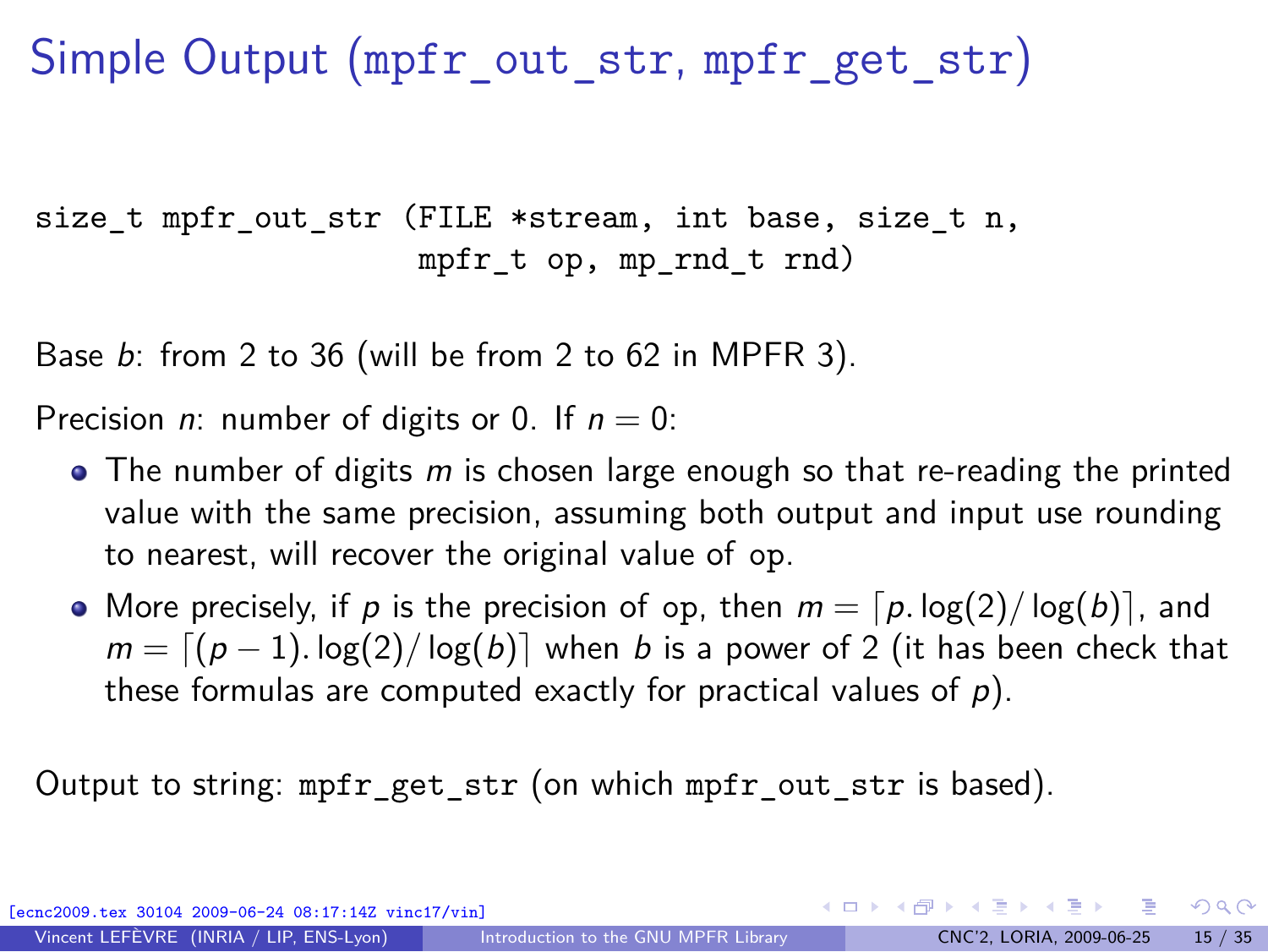Formatted Output Functions (printf-like)

#### **New feature in MPFR 2.4.0!**

Conversion specification:

% [flags] [width] [.[precision]] [type] [rounding] conv

**Examples** (32-bit  $x \approx 10000/81 \approx 123.45679012$ ):

```
mpfr_printf ("%Rf %.6RDe %.6RUe\n", x, x, x);
> 123.45679012 1.234567e+02 1.234568e+02
  mpfr_printf ("%11.1R*A\n", GMP_RNDD, x);> 0X7.BP+4
  mpfr_printf (\frac{9}{8} \cdot *Rb \n\cdot 7, 6, x);> 1.111011p+6mpfr_printf ("%.9Rg %#.9Rg\n", x, x);
> 123.45679 123.456790
  mpfr_printf ("%#.*R*g %#.9g\n", 8, GMP_RNDU, x, 10000./81.);
```
> 123.45680 123.456790

[04 2009-06-24 08:17:14Z vinc17/vin]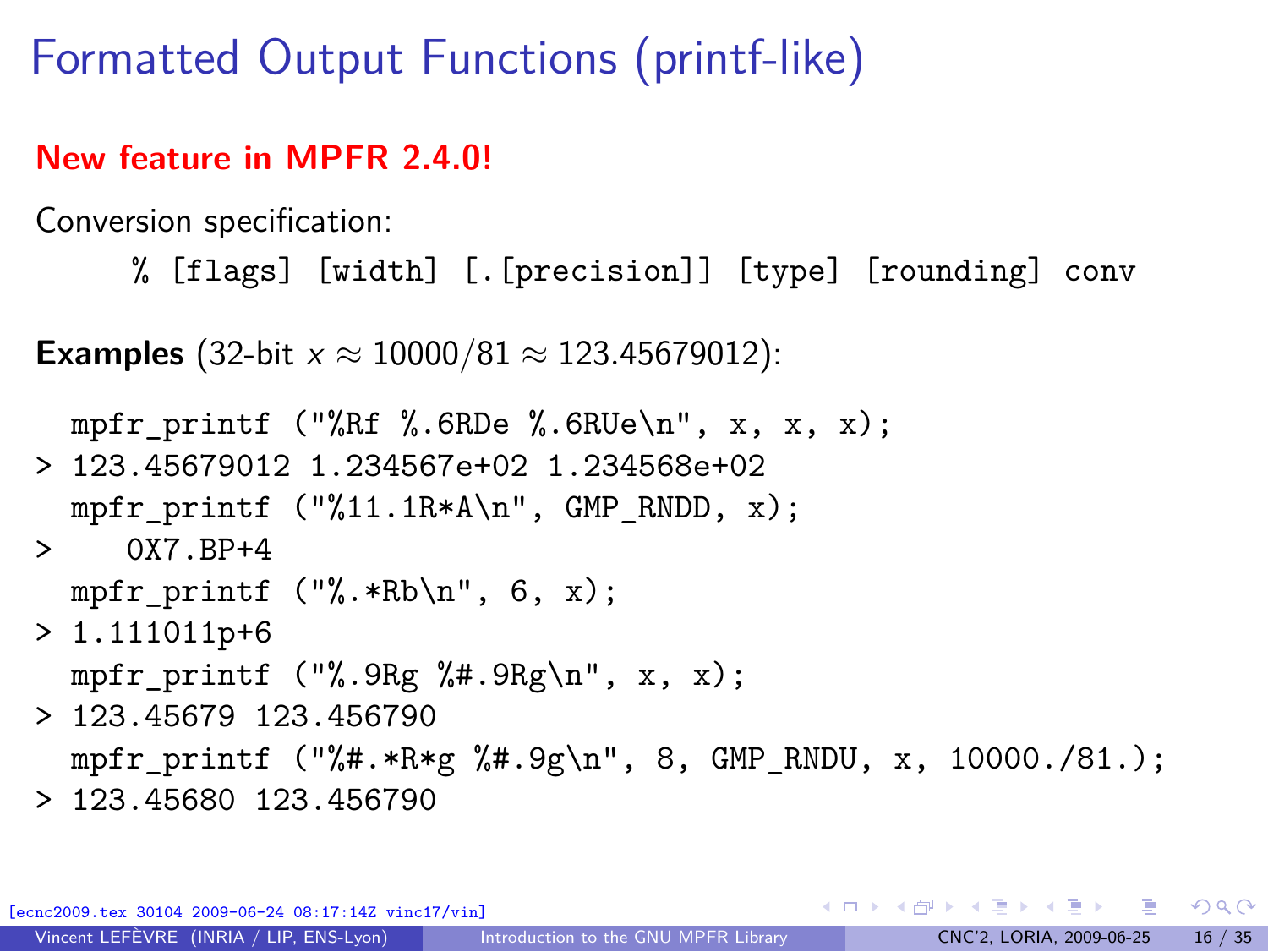### Test of MPFR (make check)

In the GCC development mailing-list, on 2007-12-29:

```
http://gcc.gnu.org/ml/gcc/2007-12/msg00707.html
```

```
> On 29 December 2007 20:07, Dennis Clarke wrote:
>
>>
>> Do you have a testsuite ? Some battary of tests that can be thrown at the
>> code to determine correct responses to various calculations, error
>> conditions, underflows and rounding errors etc etc ?
>
> There's a "make check" target in the tarball. I don't know how thorough
> it is.
```
That is what scares me.

Dennis

[ecnc2009.tex 30104 2009-06-24 08:17:14Z vinc17/vin]

イロト イ何 トイヨ トイヨト

<span id="page-16-0"></span> $QQ$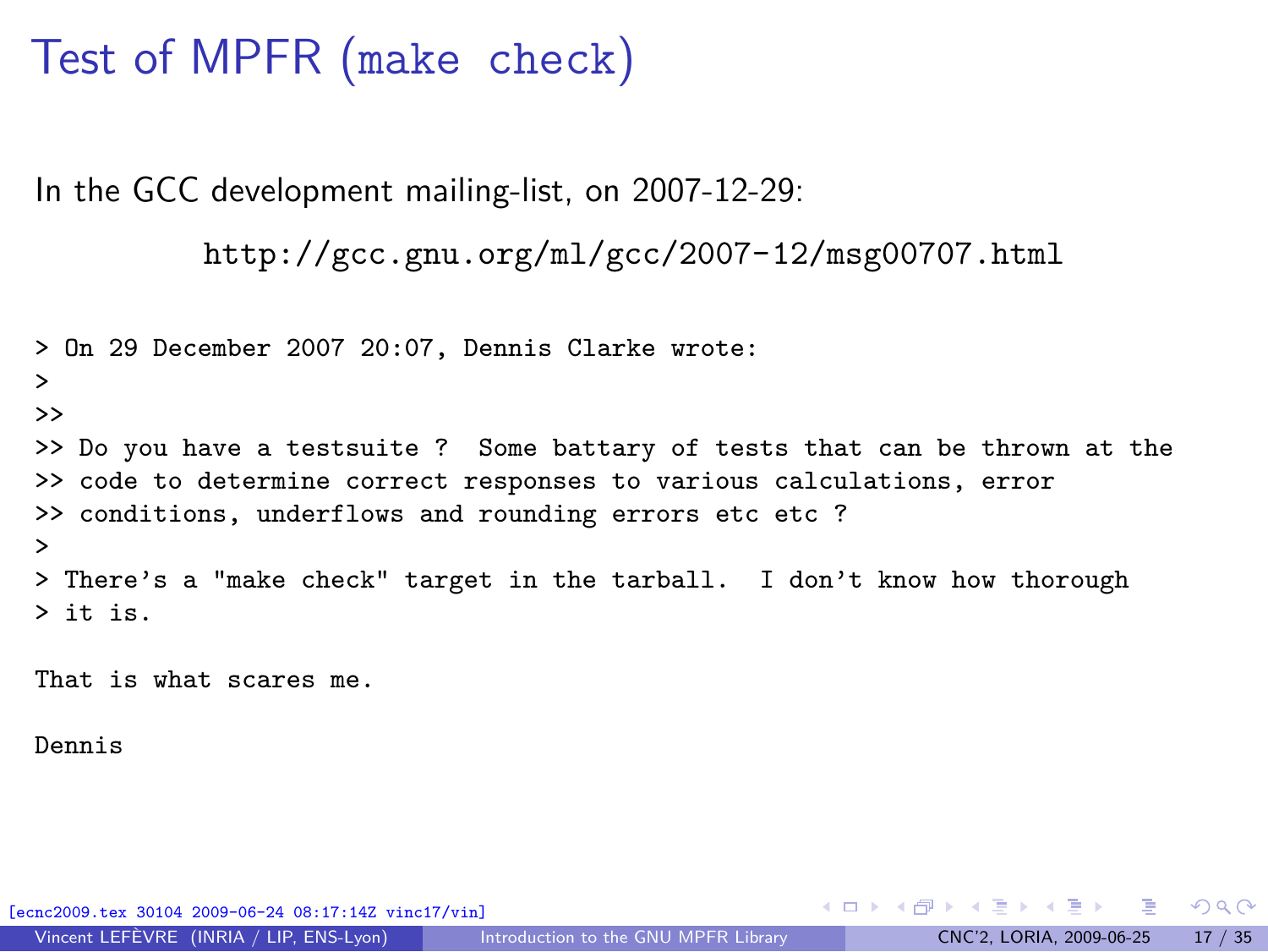## Test of MPFR (make check) [2]

Exhaustive testing is not possible.

*→* Particular and generic tests (random or not).

- Complete branch coverage (or almost), but not sufficient.
- Function-specific or algorithm-specific values and other difficulties (e.g., based on bugs that have been found).
	- **1** Bug found in some function.
	- <sup>2</sup> Corresponding particular test added.
	- **3** Analysis:
		- $\star$  Reason of the bug?
		- <sup>⋆</sup> Can a similar bug be found somewhere else in the MPFR code (current or future)?
	- <sup>4</sup> Corresponding generic test(s) added.

 $\Omega$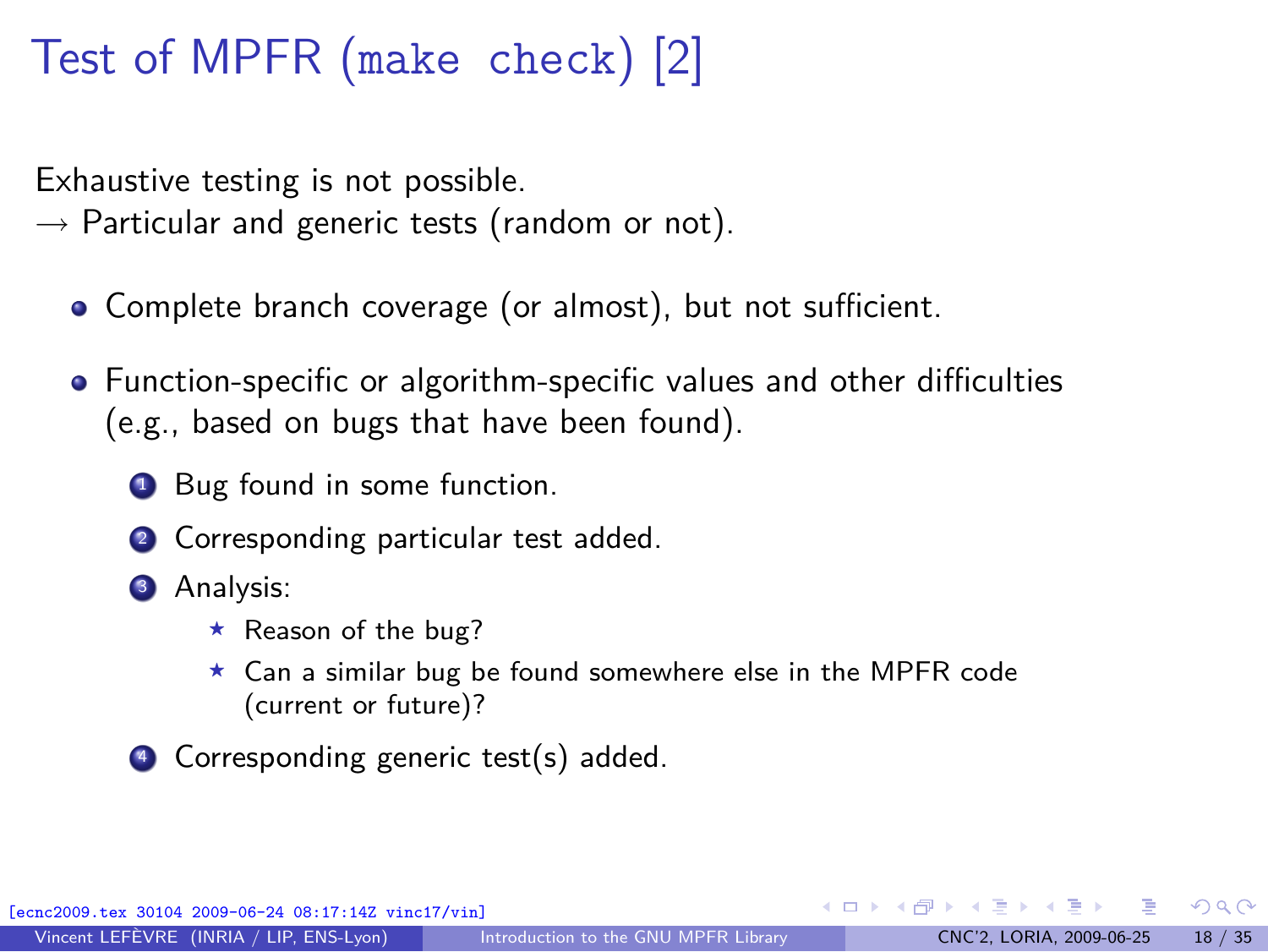#### What Is Tested

- Special data in input or output: NaN, infinities, *±*0.
- **Inputs that yield exceptions, exact cases, or midpoint cases in** rounding-to-nearest.
- Discontinuity points.
- Bit patterns: for some functions (arithmetic operations, integer power), random inputs with long sequence of  $0$ 's and/or  $1$ 's.
- Thresholds: *bad cases*, underflow/overflow thresholds (currently for a few functions only).
- Extreme cases: tiny or huge input values.
- Reuse of variables (reuse.c), e.g. in  $mpr\_exp(x, x, rnd)$ .
- The influence of previous data: exception flags, sign of the output variable.
- Weird exponent range (not in the generic tests yet), e.g. [17*,* 59].

[ecnc2009.tex 30104 2009-06-24 08:17:14Z vinc17/vin]

 $\Omega$ 

イロト イ押ト イヨト イヨトー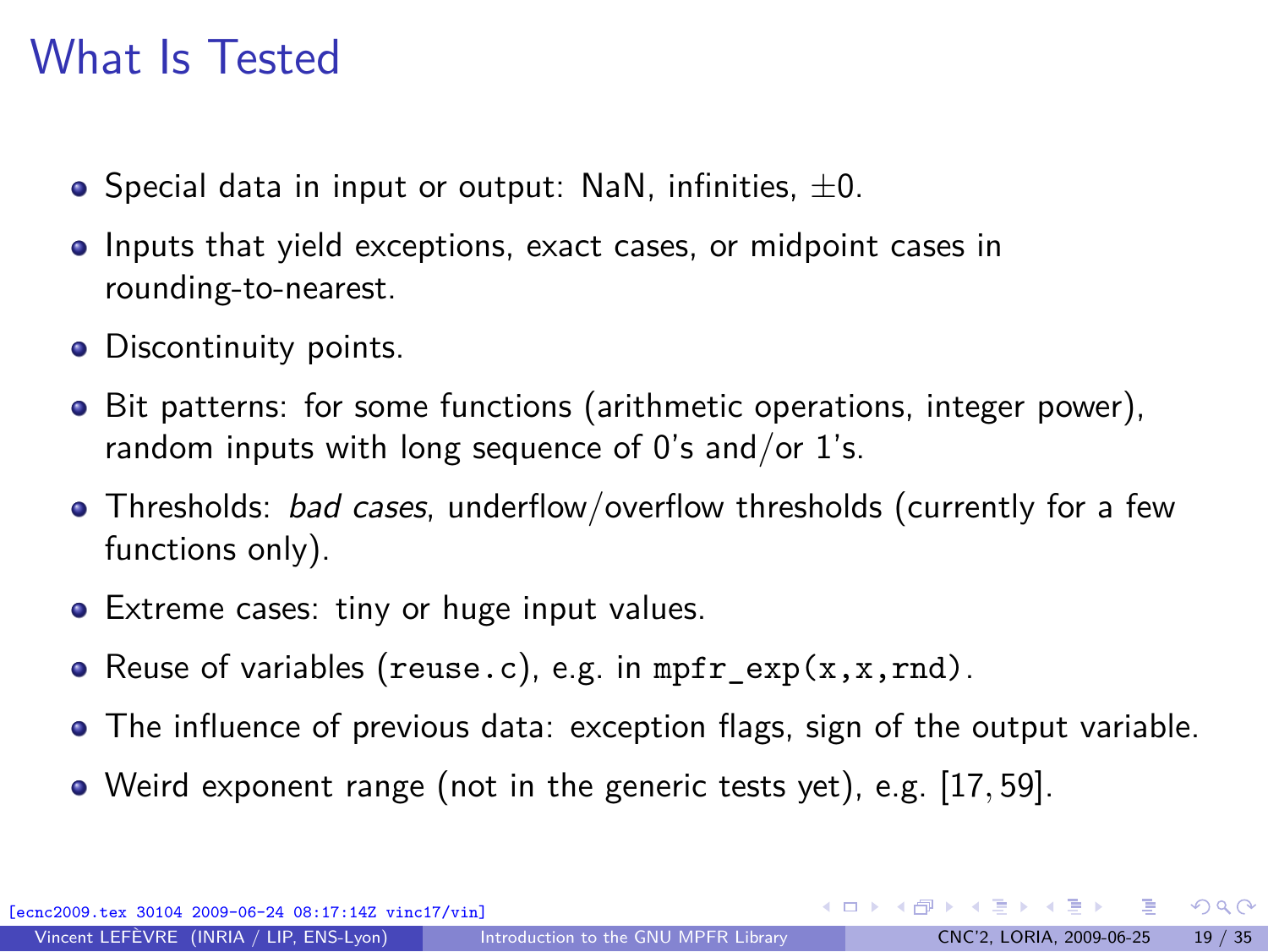# The Generic Tests (tgeneric.c)

#### Basic Principle

A function is first evaluated on some input x in some target precision  $p + k$ , and if one can deduce the result in precision  $p$  (i.e., the TMD does not occur), then one evaluates f on the same input  $x$  in the target precision  $p$ , and compare the results.

- $\bullet$  The precision p and the inputs are chosen randomly (in some ranges). Special values (tiny and huge inputs) can be tested too.
- Functions with 2 inputs (possibly integer) are supported.
- The exceptions are supported (with a consistency test of flags and values).
- The ternary value is checked.
- The evaluations can be performed in different flag contexts (to check the sensitivity to the flags).
- In the second evaluation, the precision of the inputs can be increased.
- The exponent range is checked at the end (bug if not restored).

 $\Omega$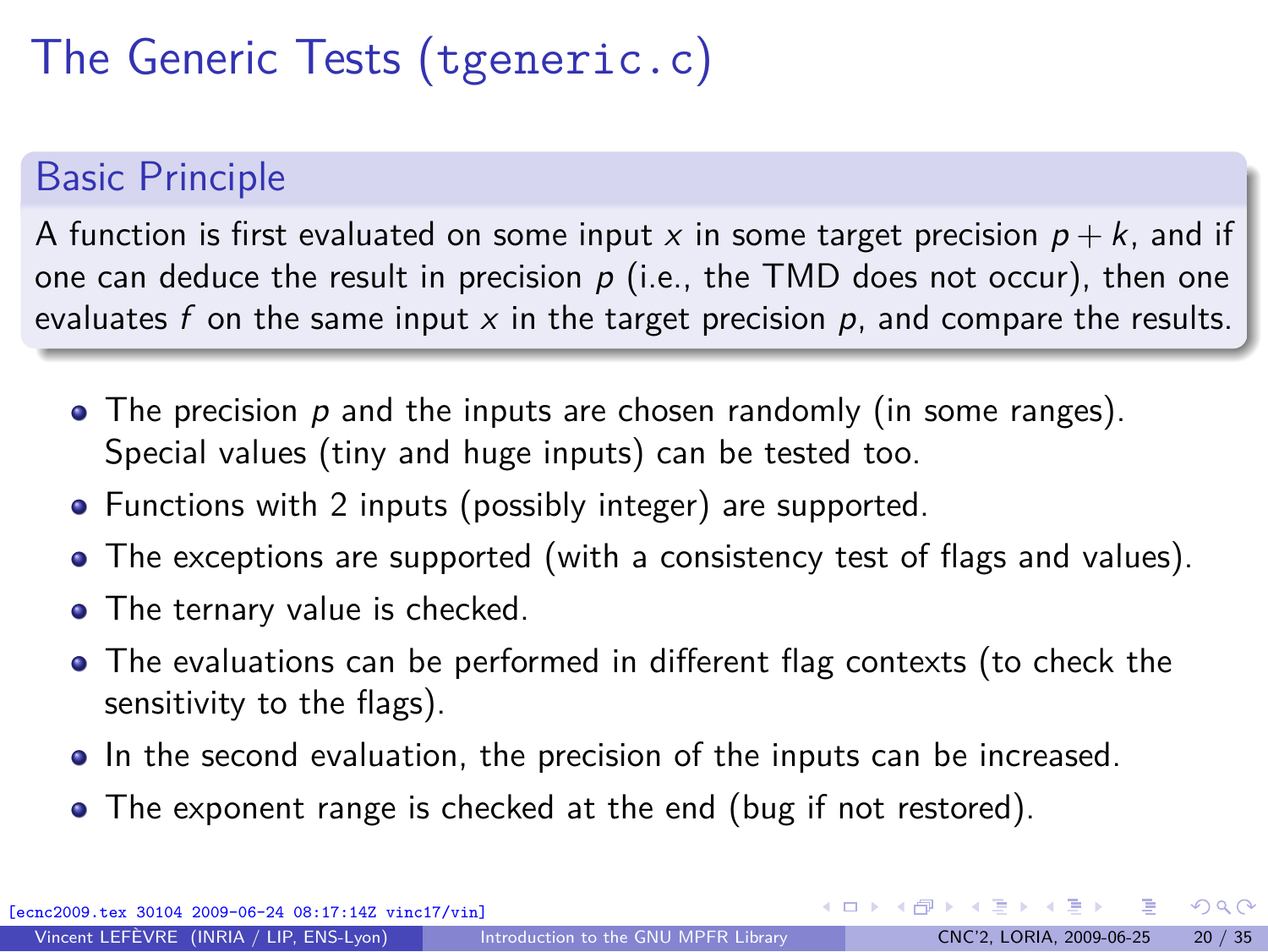## Testing Bad Cases for Correct Rounding (TMD)

- Small-precision worst cases found by exhaustive search (in practice, in double precision), by using function data\_check of tests.c. These worst cases are currently not in the repository. Each bad case is tested
	- ◮ in rounding-to-nearest, in target precision p *−* 1,
	- in all the directed rounding modes in target precision  $p$ ,

where  $p$  is the minimal precision of the corresponding *breakpoint*.

- Random bad cases (when the inverse function is implemented), using the fact that the input can have more precision than the output (function bad\_cases of tests.c):
	- **4** A precision  $p_v$  and a MPFR number y of precision  $p_v$  are chosen randomly.
	- **2** One computes  $x = f^{-1}(y)$  in a precision  $p_x = p_y + k$ .

 $\rightarrow$  In general, x is a bad case for f in precision  $p_{\nu}$  for directed rounding modes (and rounding-to-nearest for some smaller precision).

 $\bullet$  One tests x in all the rounding modes (see above).

TODO: use Newton's iteration for the other functions?

30104 2009-06-24 08:17:14Z vinc17/vin]

 $\Omega$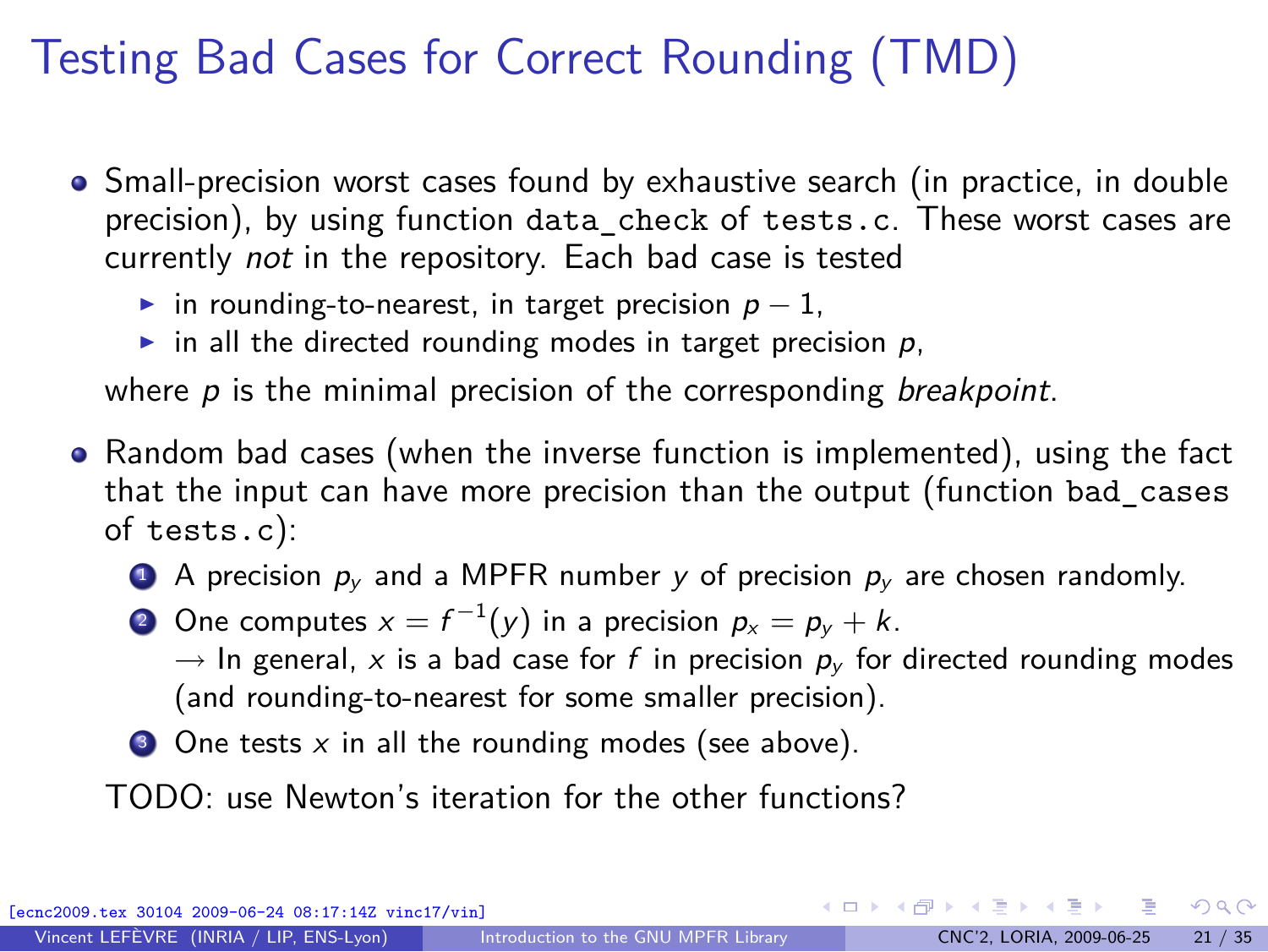## Application 1: Test of Sum Rounded to Odd

#### Algorithm OddRoundedAdd function  $z =$  OddRoundedAdd $(x, y)$  $d = RD(x + y);$  $u = RU(x + v)$ ;  $e' = RN(d + u);$  $e = e' \times 0.5$ ; { exact }  $z = (u - e) + d$ ; { exact }

The corresponding MPFR instructions:

```
mpfr_add (d, x, y, GMP_RNDD);
mpfr_add (u, x, y, GMP_RNDU);
mpfr_add (e, d, u, GMP_RNDN);
mpfr_div_2ui (e, e, 1, GMP_RNDN);
mpfr sub (z, u, e, GMP RNDN);
mpfr_add (z, z, d, GMP RNDN);
```
This algorithm returns the sum  $z = x + y$ rounded-to-odd:

- $RO(z) = z$  if z is a machine number;
- otherwise  $RO(z)$  is the value among  $RD(z)$  and  $RU(z)$  whose least significant bit is a one.

04 2009-06-24 08:17:14Z vinc17/vin]

<span id="page-21-0"></span> $\Omega$ 

∢ ロ ▶ ④ ━ ▶ ④ ≡ ▶ ④ ≡ ▶ │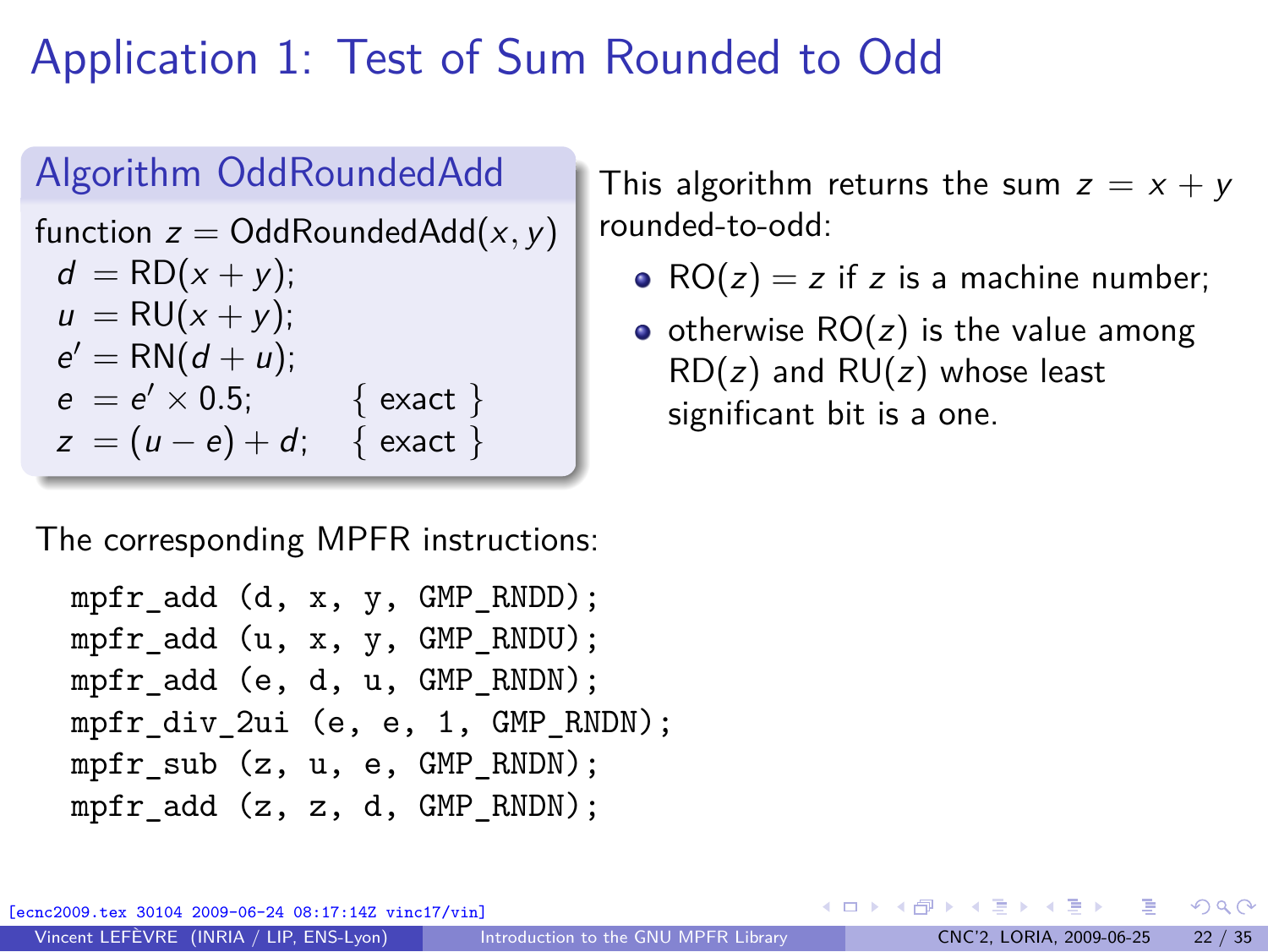#### Application 1: Test of Sum Rounded to Odd [2]

```
#include <stdio.h>
#include <stdlib.h>
#include <gmp.h>
#include <mpfr.h>
#define LIST x, y, d, u, e, z
int main (int argc, char **argv)
{
  mpfr_t LIST;
  mp_prec_t prec;
  int pprec; /* will be prec - 1 for mpfr_printf */
  prec = atoi (argv[1]);pprec = prec - 1;mpfr_inits2 (prec, LIST, (mpfr_ptr) 0);
```
[ecnc2009.tex 30104 2009-06-24 08:17:14Z vinc17/vin]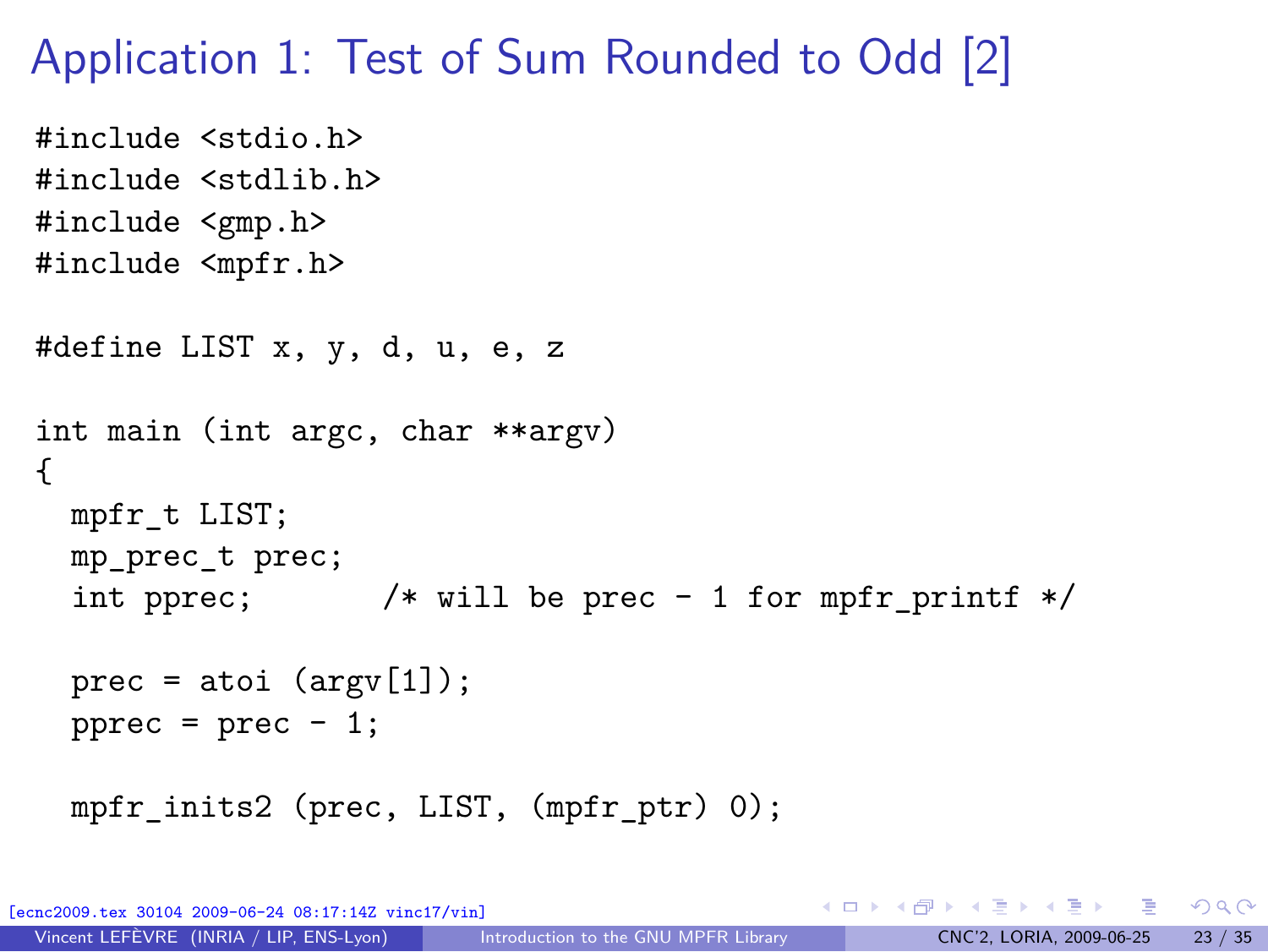Application 1: Test of Sum Rounded to Odd [3]

```
if (mpfr set str (x, \argy[2], 0, \text{GMP RNDN})))
  {
    fprintf (stderr, "rndo-add: bad x value\n");
    exit (1);
  }
mpfr_printf ("x = %.*Rb\nu", pprec, x);if (mpfr set str (y, \text{argv}[3], 0, \text{GMP} RNDN))
  {
    fprintf (stderr, "rndo-add: bad y value\n");
    exit (1);
  }
mpfr printf ("y = \frac{9}{10}.*Rb\n", pprec, y);
```
[ecnc2009.tex 30104 2009-06-24 08:17:14Z vinc17/vin]

 $\Omega$ 

 $\rightarrow$   $\rightarrow$   $\equiv$   $\rightarrow$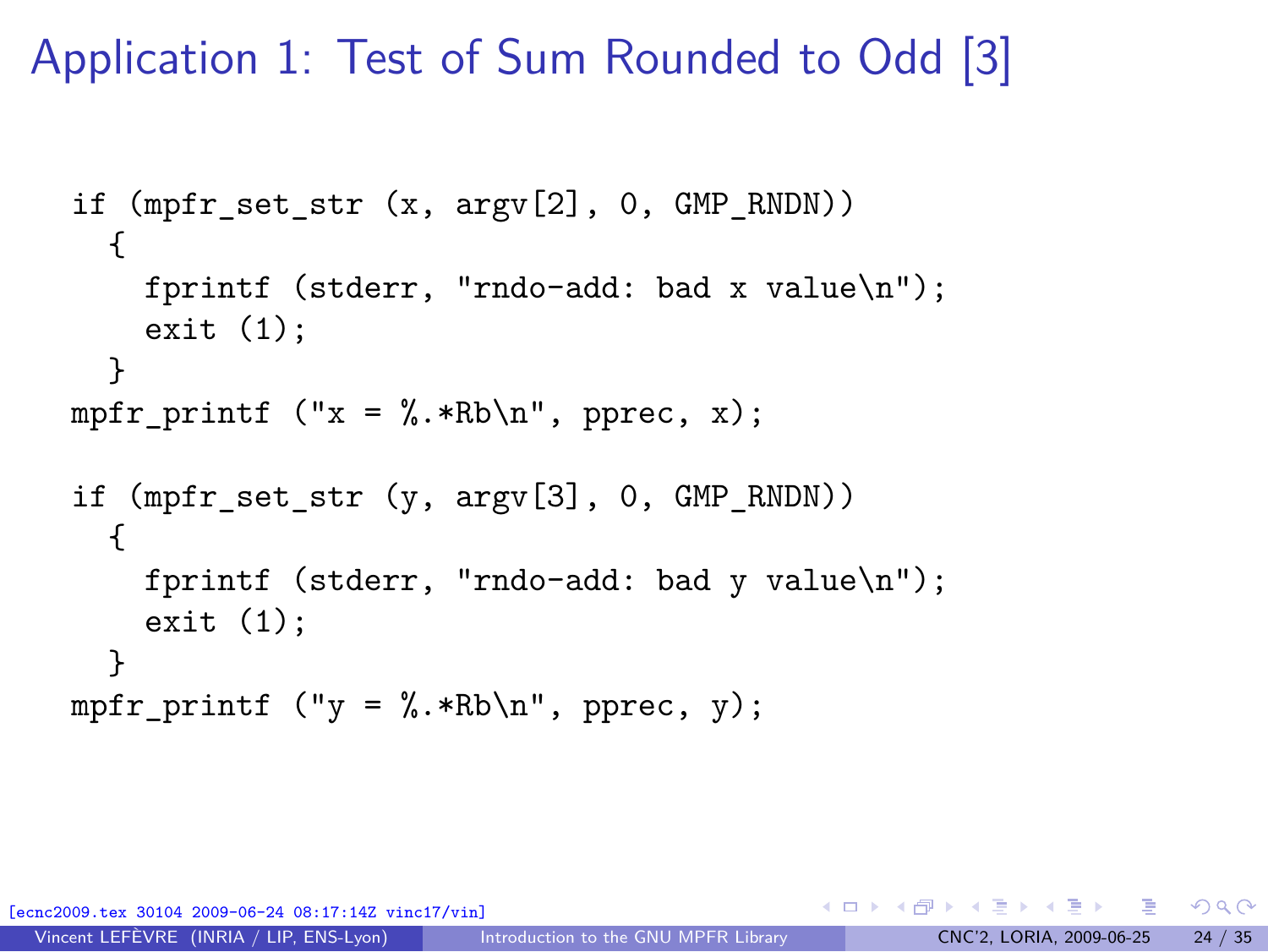#### Application 1: Test of Sum Rounded to Odd [4]

```
mpfr_add (d, x, v, GMP_RNDD);
mpfr printf ("d = \frac{N}{n}.*Rb\n", pprec, d);
mpfr_add (u, x, y, GMP_RNDU);
mpfr printf ("u = \frac{N}{n}.*Rb\n", pprec, u);
mpfr_add (e, d, u, GMP_RNDN);
mpfr div 2ui (e, e, 1, GMP RNDN);
mpfr printf ("e = \frac{N}{n}.*Rb\n", pprec, e);
mpfr sub (z, u, e, GMP RNDN);
mpfr_add (z, z, d, GMP_RNDN);
mpfr_printf ("z = %.*Rb\nu", pprec, z);mpfr_clears (LIST, (mpfr_ptr) 0);
return 0;
```
[ecnc2009.tex 30104 2009-06-24 08:17:14Z vinc17/vin]

}

K ロ ▶ K 個 ▶ K 로 ▶ K 로 ▶ 『 콘 / ⊙ Q ⊙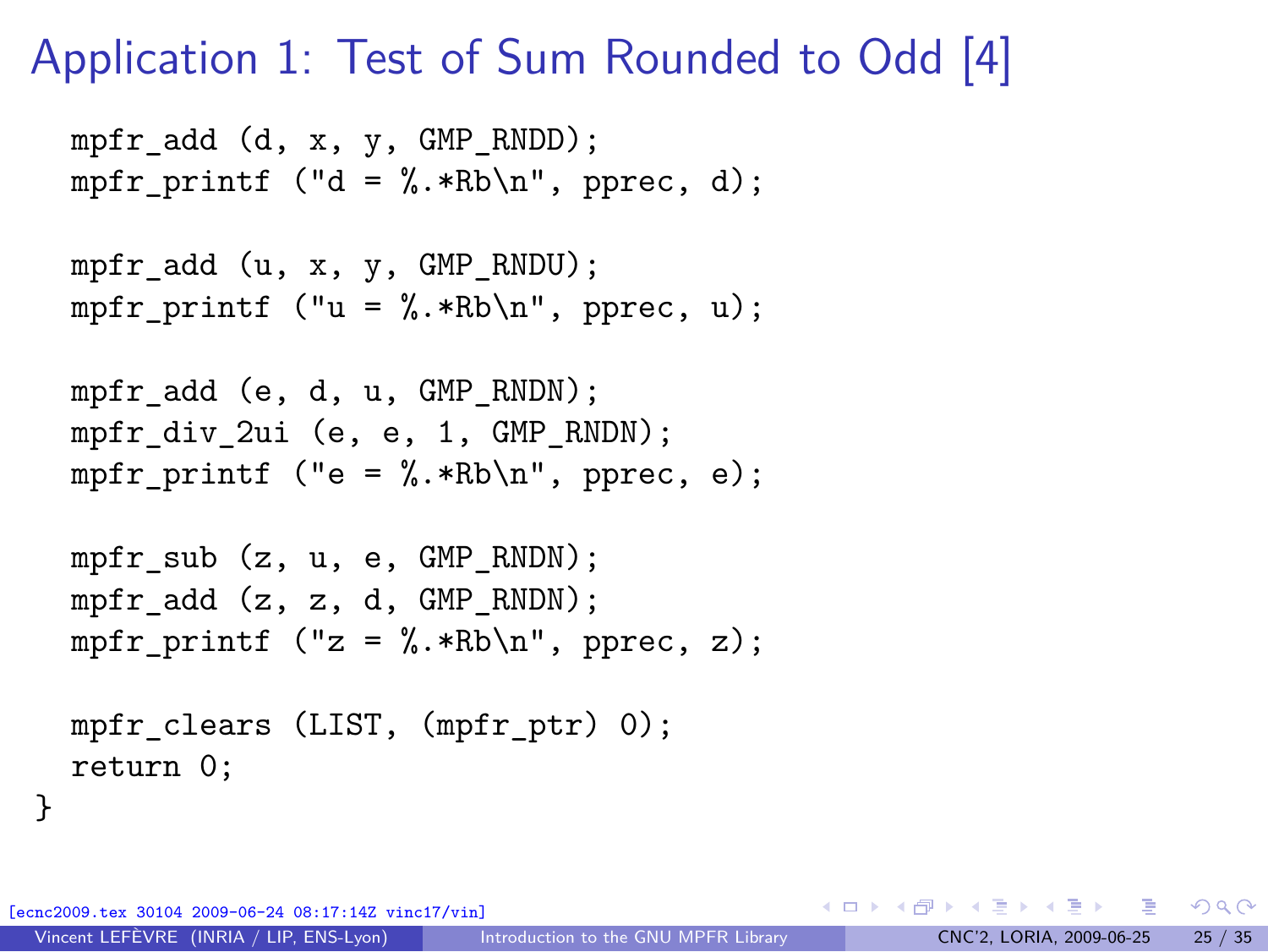## Application 2: Test of the Double Rounding Effect

Arguments:  $d_{\text{max}}$ , target precision n, extended precision p (by default,  $p = n$ ). Return all the couples of positive machine numbers  $(x, y)$  such that  $1/2 < y < 1$ , 0 ≤  $E_x - E_y \le d_{\text{max}}$ ,  $x - y$  is exactly representable in precision *n* and the results of  $| \circ_n({\circ}_n(x/y))|$  in the rounding modes toward 0 and to nearest are different.

```
#include <stdio.h>
#include <stdlib.h>
#include <mpfr.h>
#define PRECN x, y, z /* in precision n, t in precision p */
static unsigned long
eval (mpfr t x, mpfr t y, mpfr t z, mpfr t t, mpfr rnd t rnd)
{
 mpfr_div (t, x, y, rnd); /* the division x/y in precision p */
 mpfr_set (z, t, rnd); /* the rounding to the precision n */
 mpfr_rint_floor (z, z, rnd); /* rnd shouldn't matter */
  return mpfr get ui (z, \text{rnd}); /* rnd shouldn't matter */
}
```
[ecnc2009.tex 30104 2009-06-24 08:17:14Z vinc17/vin]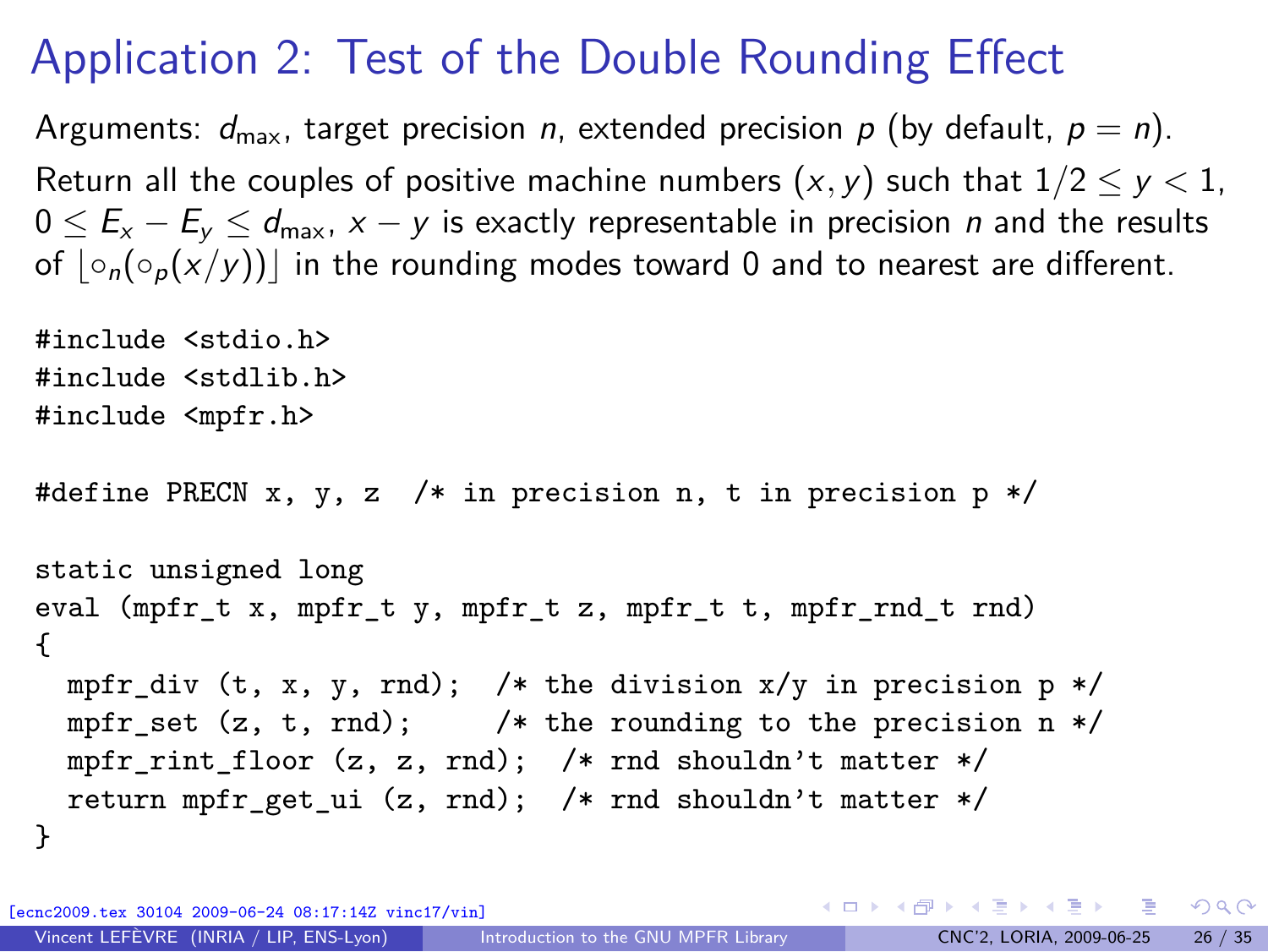Application 2: Test of the Double Rounding Effect [2]

```
int main (int argc, char *argv[])
{
  int dmax, n, p;
 mpfr_t PRECN, t;
  if (argc != 3 && argc != 4)
    { fprintf (stderr, "Usage: divworst <dmax> <n> [ <p> ]\n");
      exit (EXIT_FAILURE); }
  dmax = atoi (argv[1]);n = atoi (argv[2]);p = \arg c == 3 ? n : \text{atoi } (\arg v [3]);
  if (p < n){ fprintf (stderr, "p must be greater or equal to n\n");
      exit (EXIT FAILURE): }
 mpfr_inits2 (n, PRECN, (mpfr_ptr) 0);
 mpfr\_init2 (t, p);
```
[ecnc2009.tex 30104 2009-06-24 08:17:14Z vinc17/vin]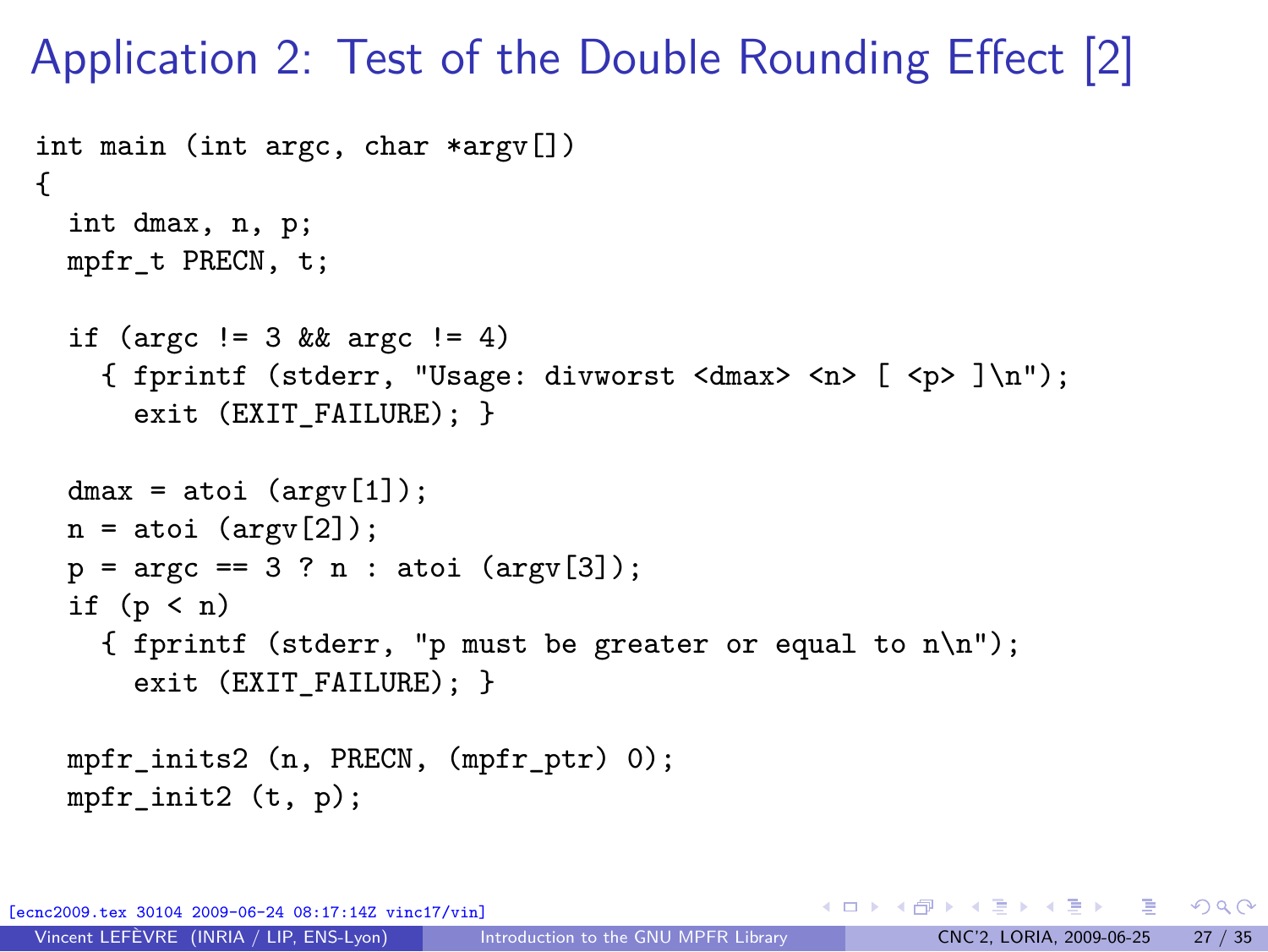#### Application 2: Test of the Double Rounding Effect [3]

```
for (mpfr_set_ui_2exp (x, 1, -1, GMP_RNDN);
     mpfr_get_exp (x) <= dmax; mpfr_nextabove (x))
  for (mpfr set ui 2exp (y, 1, -1, GMP RNDN);
       mpr\_get\_exp (y) == 0; mpr\_nextabove (y))
    {
      unsigned long rz, rn;
      if (mpr\_sub(z, x, y, GMP\_RNDZ) != 0)continue; /* x - y not representable in precision n */
      rz = eval(x, y, z, t, GMP_RNDZ);rn = eval(x, y, z, t, GMP RNDN);if (rz \mid = rn)mpfr_printf ("x = %.*Rb; y = %.*Rb; Z: %lu; N: %lu\n",
                     n - 1, x, n - 1, y, rz, rn);
    }
mpfr_clears (PRECN, t, (mpfr_ptr) 0);
return 0;
```
[ecnc2009.tex 30104 2009-06-24 08:17:14Z vinc17/vin]

}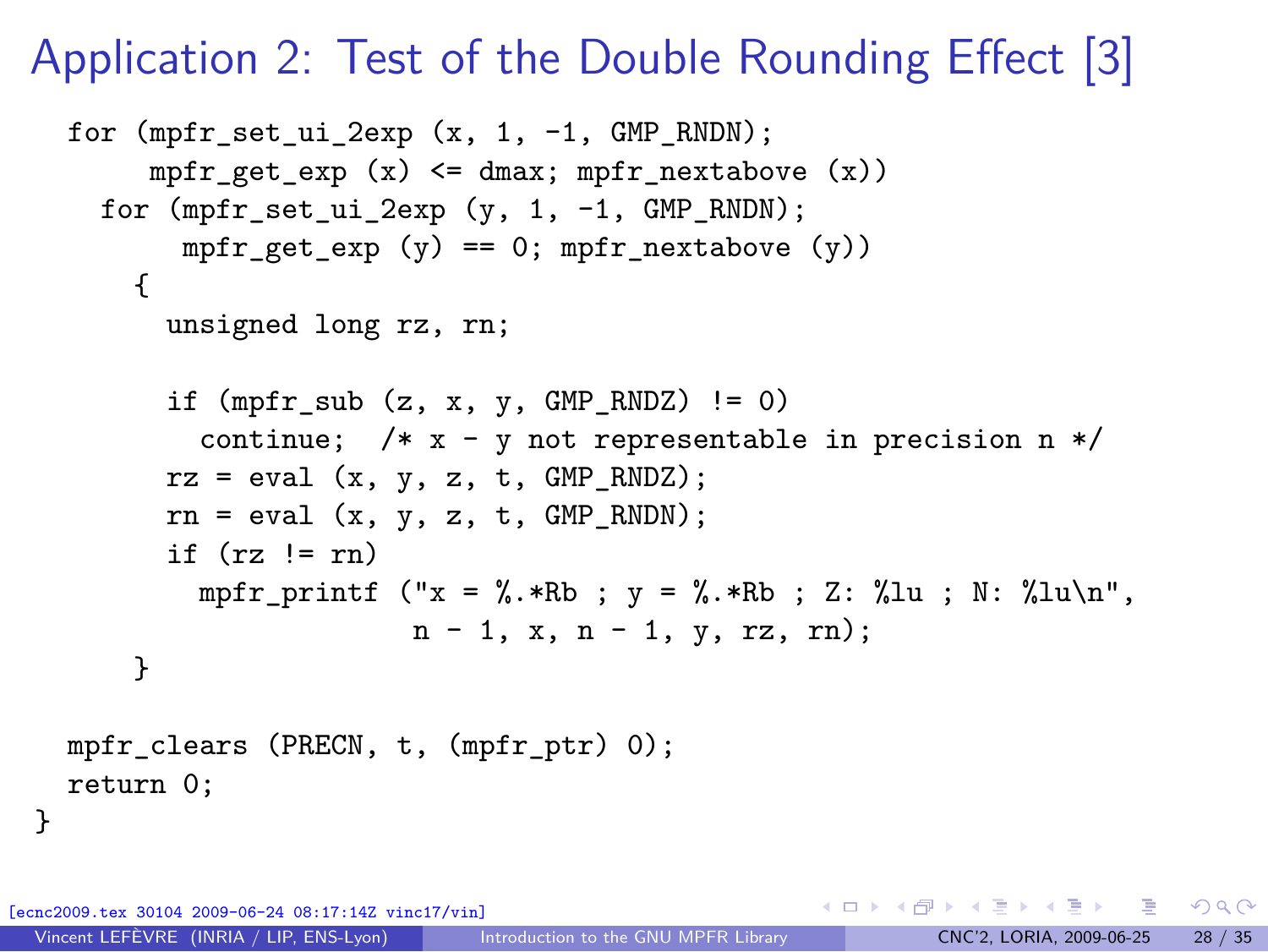## Application 3: Continuity Test

```
Compute f(1/2) in some given (global) precision for
f(x) = (g(x) + 1) - g(x) and g(x) = \tan(\pi x).
```

```
#include <stdio.h>
#include <stdlib.h>
#include <mpfr.h>
int main (int argc, char *argv[])
{
  mp_prec_t prec;
  mpfr t f, g;
  if (\text{argc} != 2){
      fprintf (stderr, "Usage: continuity2 <prec>\n");
      exit (EXIT FAILURE);
    }
```
[ecnc2009.tex 30104 2009-06-24 08:17:14Z vinc17/vin]

 $\Omega$ 

イロメ イ何メ イヨメ イヨメーヨ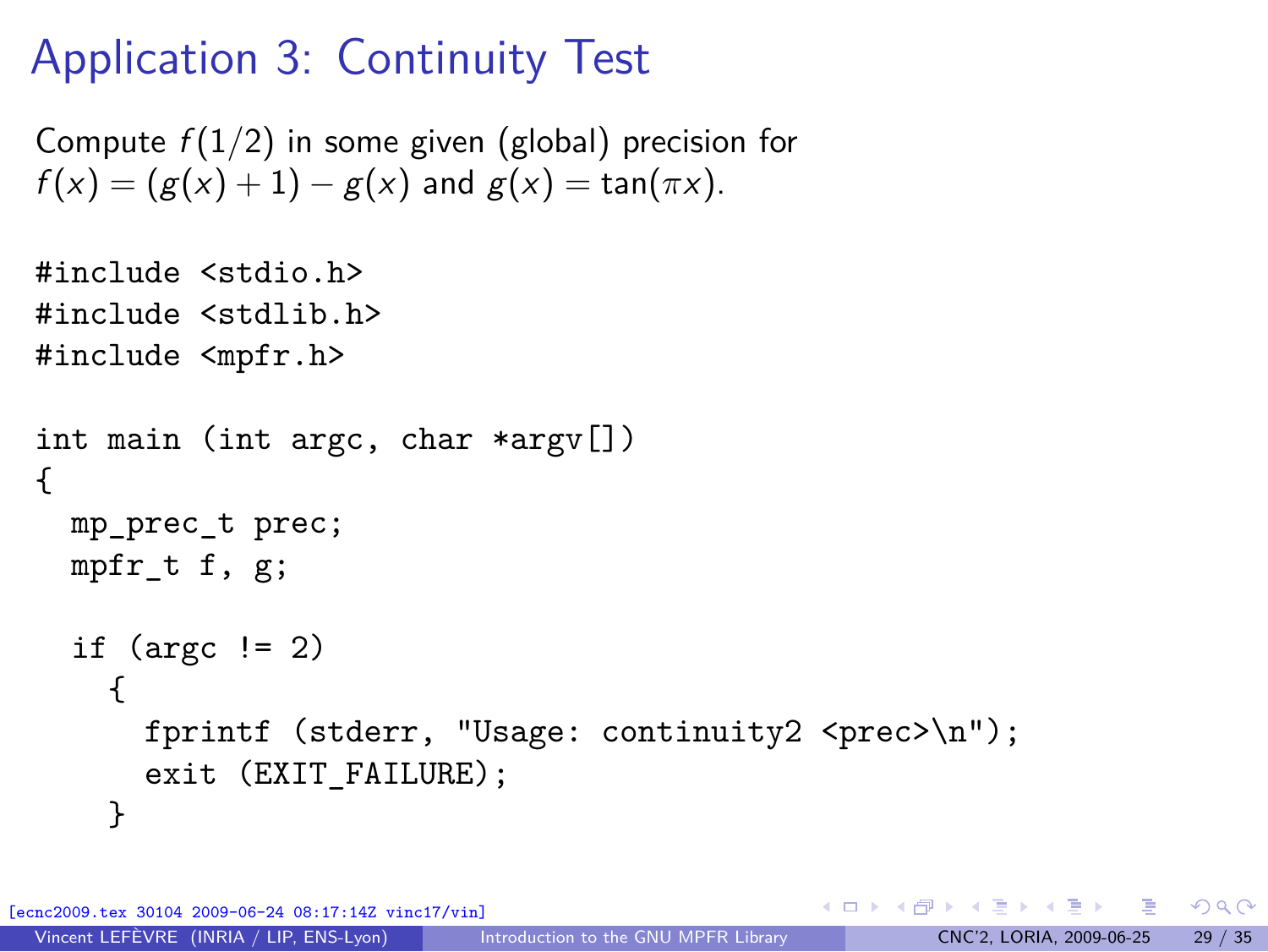## Application 3: Continuity Test [2]

```
prec = atoi (argv[1]);mpfr_inits2 (prec, f, g, (mpfr_ptr) 0);
```

```
mpfr_const_pi (g, GMP_RNDD);
mpfr_div_2ui (g, g, 1, GMP_RNDD);
mpfr_tan (g, g, GMP_RNDN);
```

```
mpfr_add_ui (f, g, 1, GMP_RNDN);
mpfr_sub (f, f, g, GMP_RNDN);
mpfr_printf ("g(1/2) = %-17Rg f(1/2) = %Rg\nu, g, f);
```

```
mpfr_clears (f, g, (mpfr_ptr) 0);
return 0;
```
30104 2009-06-24 08:17:14Z vinc17/vin]

}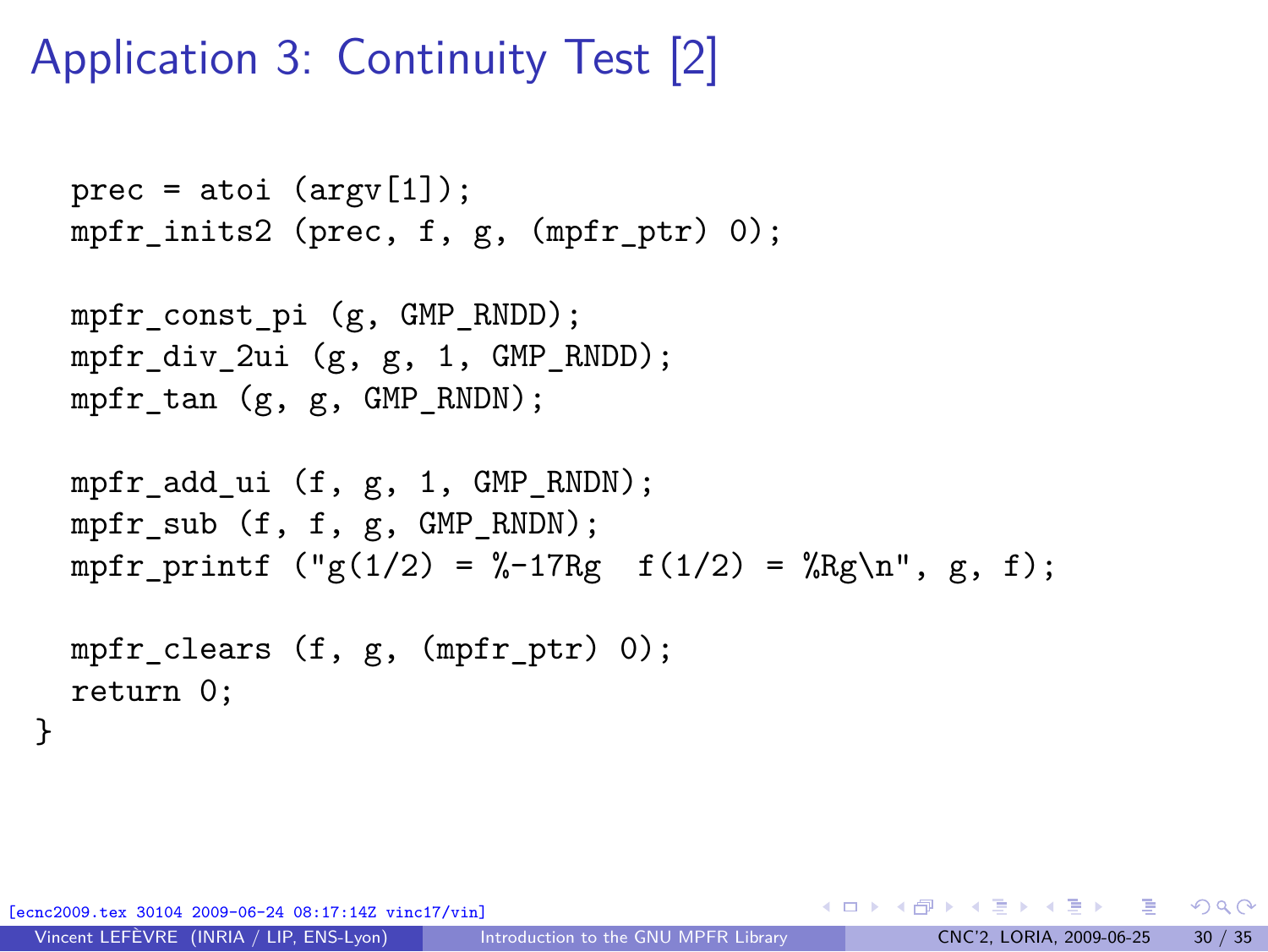## Application 3: Continuity Test [3]

| Precision 2  | $g(1/2) = 16$    |                   | $f(1/2) = 0$ |  |
|--------------|------------------|-------------------|--------------|--|
| Precision 3  | $g(1/2) = 14$    |                   | $f(1/2) = 2$ |  |
| Precision 4  | $g(1/2) = 14$    |                   | $f(1/2) = 1$ |  |
| Precision 5  | $g(1/2) = 120$   |                   | $f(1/2) = 0$ |  |
| Precision 6  | $g(1/2) = 120$   |                   | $f(1/2) = 0$ |  |
| Precision 7  | $g(1/2) = 121$   |                   | $f(1/2) = 1$ |  |
| Precision 8  | $g(1/2) = 2064$  |                   | $f(1/2) = 0$ |  |
| Precision 9  | $g(1/2) = 2064$  |                   | $f(1/2) = 0$ |  |
| Precision 10 | $g(1/2) = 2068$  |                   | $f(1/2) = 0$ |  |
| Precision 11 | $g(1/2) = 2066$  |                   | $f(1/2) = 2$ |  |
| Precision 12 | $g(1/2) = 2067$  |                   | $f(1/2) = 1$ |  |
| Precision 13 | $g(1/2) = 4172$  |                   | $f(1/2) = 1$ |  |
| Precision 14 | $g(1/2) = 8502$  |                   | $f(1/2) = 1$ |  |
| Precision 15 | $g(1/2) = 17674$ |                   | $f(1/2) = 1$ |  |
| Precision 16 | $g(1/2) = 38368$ |                   | $f(1/2) = 1$ |  |
| Precision 17 | $g(1/2) = 92555$ |                   | $f(1/2) = 1$ |  |
| Precision 18 |                  | $g(1/2) = 314966$ | $f(1/2) = 2$ |  |
|              |                  |                   |              |  |

$$
f(1/2) = 0
$$
  
\n
$$
f(1/2) = 2
$$
  
\n
$$
f(1/2) = 1
$$
  
\n
$$
f(1/2) = 0
$$
  
\n
$$
f(1/2) = 0
$$
  
\n
$$
f(1/2) = 0
$$
  
\n
$$
f(1/2) = 0
$$
  
\n
$$
f(1/2) = 2
$$
  
\n
$$
f(1/2) = 1
$$
  
\n
$$
f(1/2) = 1
$$
  
\n
$$
f(1/2) = 1
$$
  
\n
$$
f(1/2) = 1
$$
  
\n
$$
f(1/2) = 1
$$
  
\n
$$
f(1/2) = 1
$$
  
\n
$$
f(1/2) = 1
$$
  
\n
$$
f(1/2) = 1
$$
  
\n
$$
f(1/2) = 1
$$
  
\n
$$
f(1/2) = 2
$$

[ecnc2009.tex 30104 2009-06-24 08:17:14Z vinc17/vin]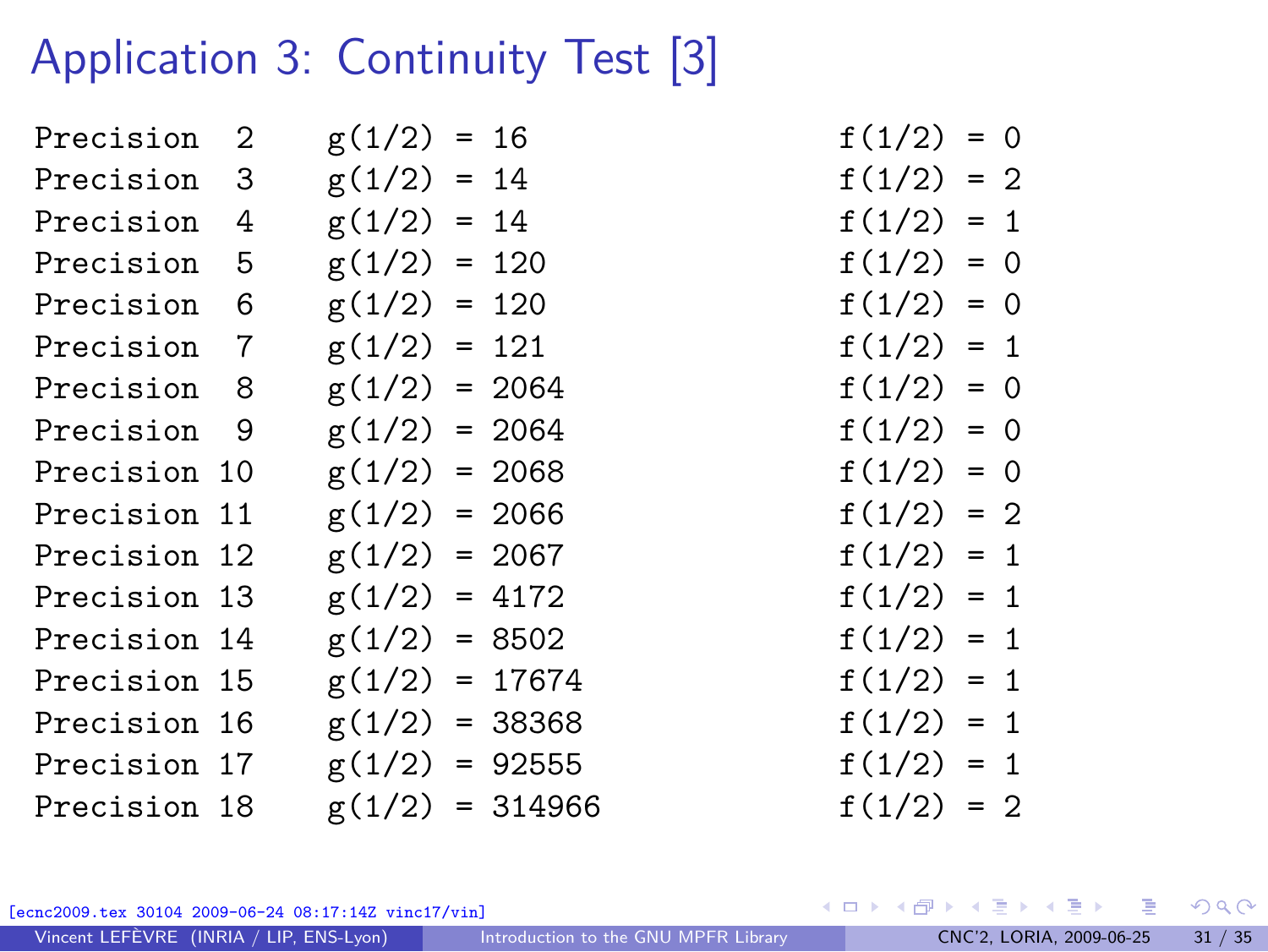## Application 3: Continuity Test [4]

| Precision 19 |  | $g(1/2) = 314967$      | $f(1/2) = 1$ |  |
|--------------|--|------------------------|--------------|--|
| Precision 20 |  | $g(1/2) = 788898$      | $f(1/2) = 1$ |  |
| Precision 21 |  | $g(1/2) = 3.18556e+06$ | $f(1/2) = 0$ |  |
| Precision 22 |  | $g(1/2) = 3.18556e+06$ | $f(1/2) = 1$ |  |
| Precision 23 |  | $g(1/2) = 1.32454e+07$ | $f(1/2) = 2$ |  |
| Precision 24 |  | $g(1/2) = 1.32454e+07$ | $f(1/2) = 1$ |  |
| Precision 25 |  | $g(1/2) = 6.29198e+07$ | $f(1/2) = 2$ |  |
| Precision 26 |  | $g(1/2) = 6.29198e+07$ | $f(1/2) = 1$ |  |
| Precision 27 |  | $g(1/2) = 1.00797e+09$ | $f(1/2) = 0$ |  |
| Precision 28 |  | $g(1/2) = 1.00797e+09$ | $f(1/2) = 0$ |  |
| Precision 29 |  | $g(1/2) = 1.00797e+09$ | $f(1/2) = 2$ |  |
| Precision 30 |  | $g(1/2) = 1.00797e+09$ | $f(1/2) = 1$ |  |
| Precision 31 |  | $g(1/2) = 1.64552e+10$ | $f(1/2) = 0$ |  |
| Precision 32 |  | $g(1/2) = 1.64552e+10$ | $f(1/2) = 0$ |  |
| Precision 33 |  | $g(1/2) = 1.64552e+10$ | $f(1/2) = 0$ |  |
| Precision 34 |  | $g(1/2) = 1.64552e+10$ | $f(1/2) = 1$ |  |
| Precision 35 |  | $g(1/2) = 3.90115e+11$ | $f(1/2) = 0$ |  |
|              |  |                        |              |  |

[ecnc2009.tex 30104 2009-06-24 08:17:14Z vinc17/vin]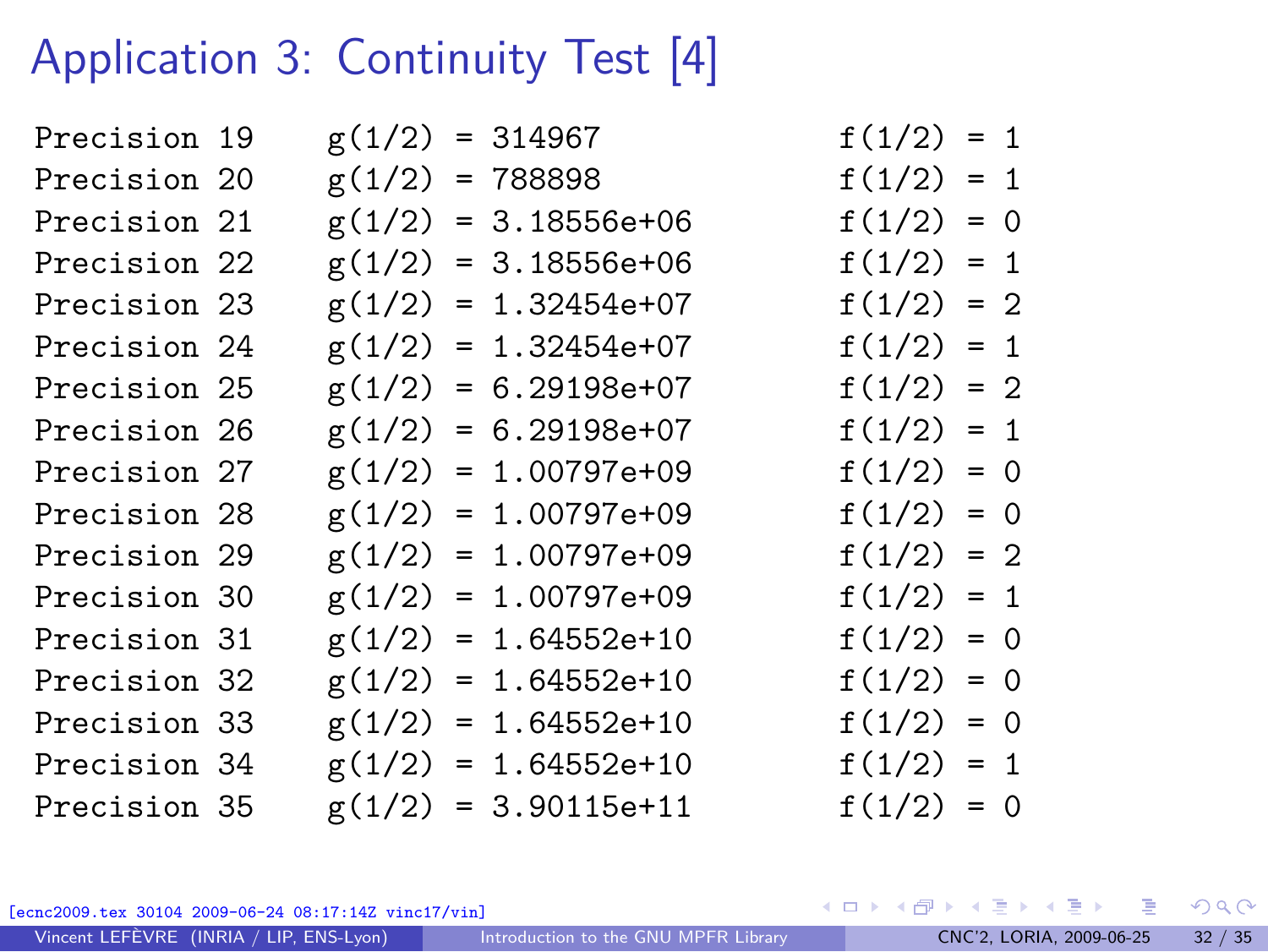### **Support**

- MPFR manual in info, HTML and PDF formats (if installed).
- MPFR web site: <http://www.mpfr.org/> (manual, FAQ, patches. . . ).
- MPFR project page: <https://gforge.inria.fr/projects/mpfr/> (with Subversion repository).
- Mailing-list mpfr@loria.fr with
	- $\triangleright$  official archives: <http://websympa.loria.fr/wwsympa/arc/mpfr>;
	- ► Gmane mirror: <http://dir.gmane.org/gmane.comp.lib.mpfr.general>.
	- 43 messages per month in average.

<span id="page-32-0"></span> $\Omega$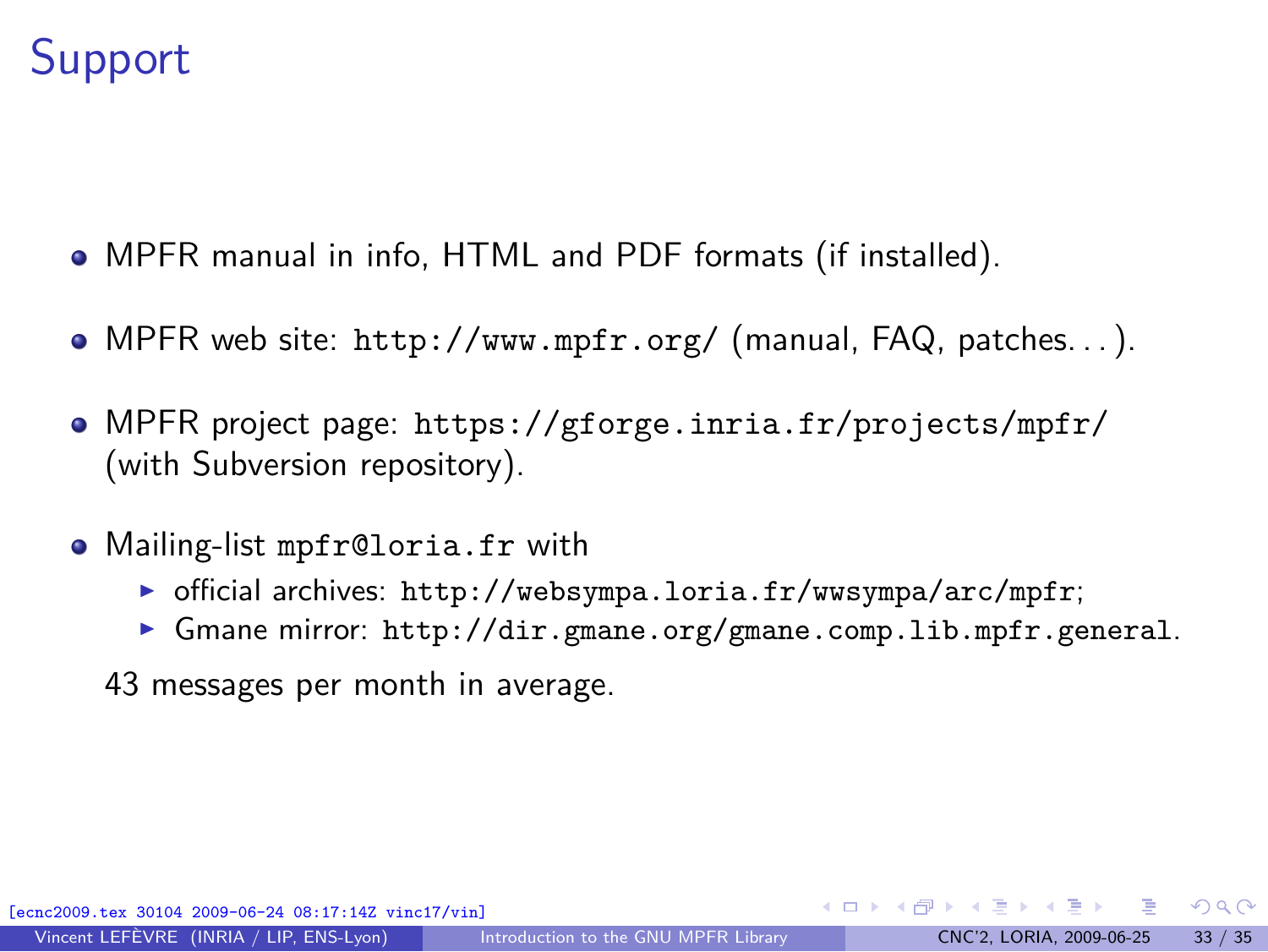## How To Contribute to GNU MPFR

- **•** Improve the documentation.
- Find, report and fix bugs.
- $\bullet$  Improve the code coverage and/or contribute new test cases.
- Measure and improve the efficiency of the code.
- **Contribute a new mathematical function.** 
	- ▶ Assign (you or your employer) the copyright of your code to the FSF.
	- $\triangleright$  Mathematical definition, specification (including the special data).
	- $\triangleright$  Choose one or several algorithms (with error analysis).
	- ▶ Implementation: conform to ISO C89, C99, and GNU Coding Standards.
	- $\triangleright$  Write a test program in tests (see slides on the tests).
	- $\triangleright$  Write the documentation (mpfr.texi), including the special cases.
	- $\blacktriangleright$  Test the efficiency of your implementation (optional).
	- Send your contribution as a patch (obtained with svn diff).

More information: <http://www.mpfr.org/contrib.html>

30104 2009-06-24 08:17:14Z vinc17/vin]

 $\Omega$